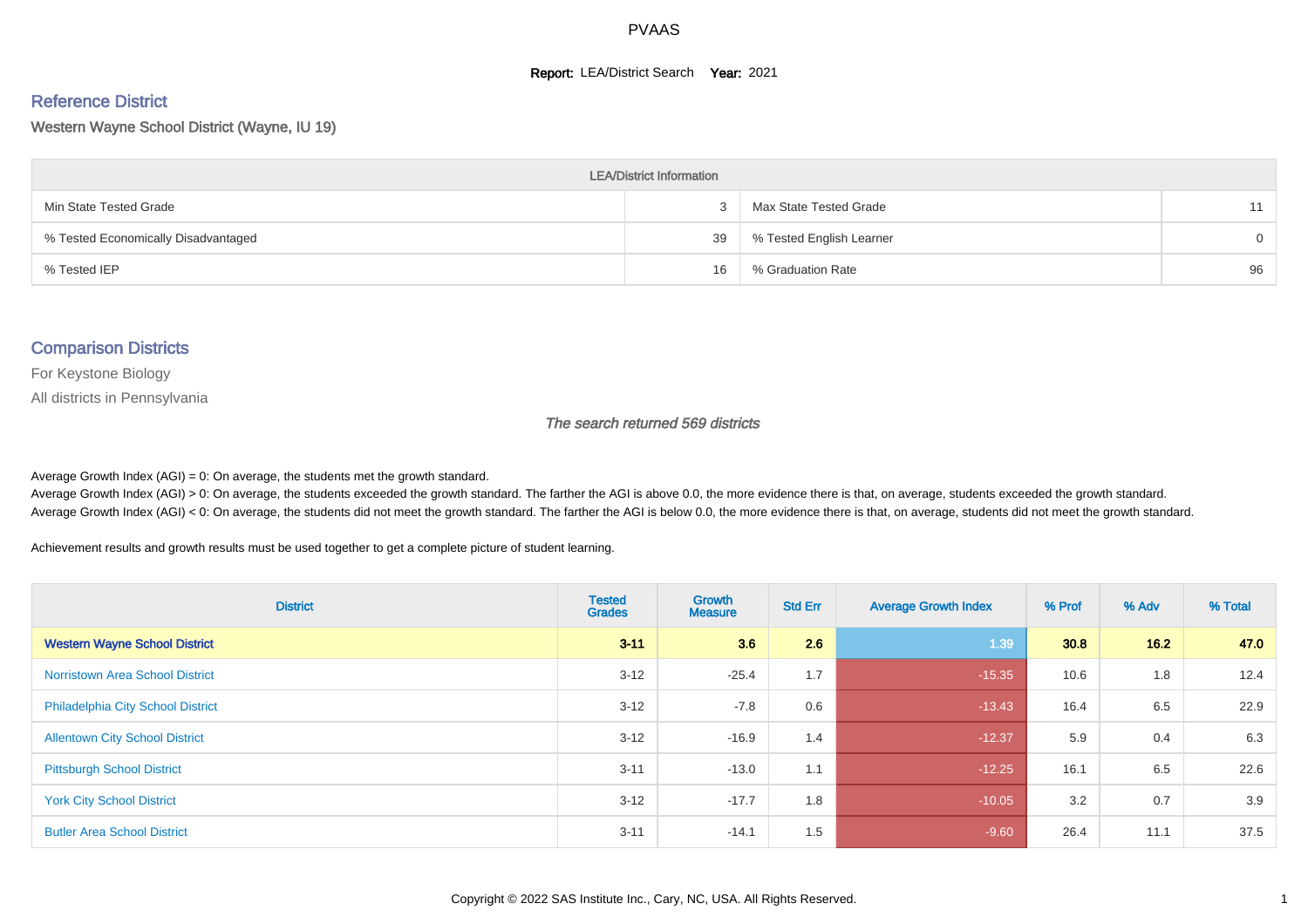| <b>District</b>                                    | <b>Tested</b><br><b>Grades</b> | <b>Growth</b><br><b>Measure</b> | <b>Std Err</b> | <b>Average Growth Index</b> | % Prof | % Adv   | % Total |
|----------------------------------------------------|--------------------------------|---------------------------------|----------------|-----------------------------|--------|---------|---------|
| <b>Western Wayne School District</b>               | $3 - 11$                       | 3.6                             | 2.6            | 1.39                        | 30.8   | 16.2    | 47.0    |
| <b>Muhlenberg School District</b>                  | $3 - 10$                       | $-17.8$                         | 1.9            | $-9.34$                     | 12.4   | 4.6     | 17.0    |
| <b>North Hills School District</b>                 | $3 - 11$                       | $-15.8$                         | 1.8            | $-8.84$                     | 26.4   | 19.8    | 46.2    |
| <b>Cheltenham School District</b>                  | $3 - 11$                       | $-17.6$                         | 2.0            | $-8.74$                     | 24.4   | 8.3     | 32.6    |
| <b>Williamsport Area School District</b>           | $3 - 11$                       | $-11.7$                         | 1.4            | $-8.29$                     | 18.2   | 10.5    | 28.7    |
| <b>West Side CTC</b>                               | $9 - 10$                       | $-32.0$                         | 3.9            | $-8.16$                     | 5.9    | 0.0     | 5.9     |
| Ambridge Area School District                      | $3 - 12$                       | $-19.4$                         | 2.5            | $-7.64$                     | 23.2   | 5.6     | 28.9    |
| <b>Lancaster School District</b>                   | $3 - 12$                       | $-10.0$                         | 1.4            | $-7.22$                     | 9.0    | 3.9     | 12.8    |
| <b>Greater Latrobe School District</b>             | $3 - 11$                       | $-14.1$                         | 2.0            | $-7.14$                     | 41.0   | 12.6    | 53.6    |
| <b>York Co School Of Technology</b>                | $9 - 12$                       | $-10.9$                         | 1.6            | $-6.79$                     | 22.6   | 4.0     | 26.6    |
| <b>Hempfield Area School District</b>              | $3 - 12$                       | $-10.2$                         | 1.6            | $-6.37$                     | 28.1   | 19.2    | 47.3    |
| <b>Kennett Consolidated School District</b>        | $3 - 11$                       | $-10.4$                         | 1.7            | $-6.27$                     | 28.7   | 14.0    | 42.7    |
| <b>Big Beaver Falls Area School District</b>       | $3 - 11$                       | $-17.9$                         | 2.8            | $-6.27$                     | 9.4    | 2.8     | 12.2    |
| <b>New Castle Area School District</b>             | $3 - 12$                       | $-13.6$                         | 2.3            | $-5.99$                     | 17.6   | 2.0     | 19.5    |
| <b>Coatesville Area School District</b>            | $3 - 11$                       | $-9.5$                          | 1.6            | $-5.81$                     | 12.8   | 3.3     | 16.2    |
| <b>Central Cambria School District</b>             | $3 - 11$                       | $-12.7$                         | 2.3            | $-5.61$                     | 19.4   | 7.4     | 26.9    |
| <b>Aliquippa School District</b>                   | $3 - 11$                       | $-20.0$                         | 3.6            | $-5.54$                     | 1.7    | 0.0     | 1.7     |
| <b>Frazier School District</b>                     | $3 - 11$                       | $-18.9$                         | 3.4            | $-5.49$                     | 18.3   | 1.4     | 19.7    |
| <b>Lincoln Park Performing Arts Charter School</b> | $7 - 11$                       | $-14.9$                         | 2.7            | $-5.45$                     | 39.3   | 8.9     | 48.2    |
| <b>Washington School District</b>                  | $3 - 11$                       | $-15.9$                         | 2.9            | $-5.44$                     | 12.9   | 1.7     | 14.7    |
| Philadelphia Academy Charter School                | $3 - 11$                       | $-14.7$                         | 2.7            | $-5.42$                     | 21.6   | $3.9\,$ | 25.5    |
| <b>Bristol Township School District</b>            | $3 - 11$                       | $-7.4$                          | 1.4            | $-5.32$                     | 13.8   | 4.6     | 18.4    |
| <b>Wilkes-Barre Area School District</b>           | $3 - 11$                       | $-12.4$                         | 2.4            | $-5.18$                     | 14.2   | 3.7     | 17.9    |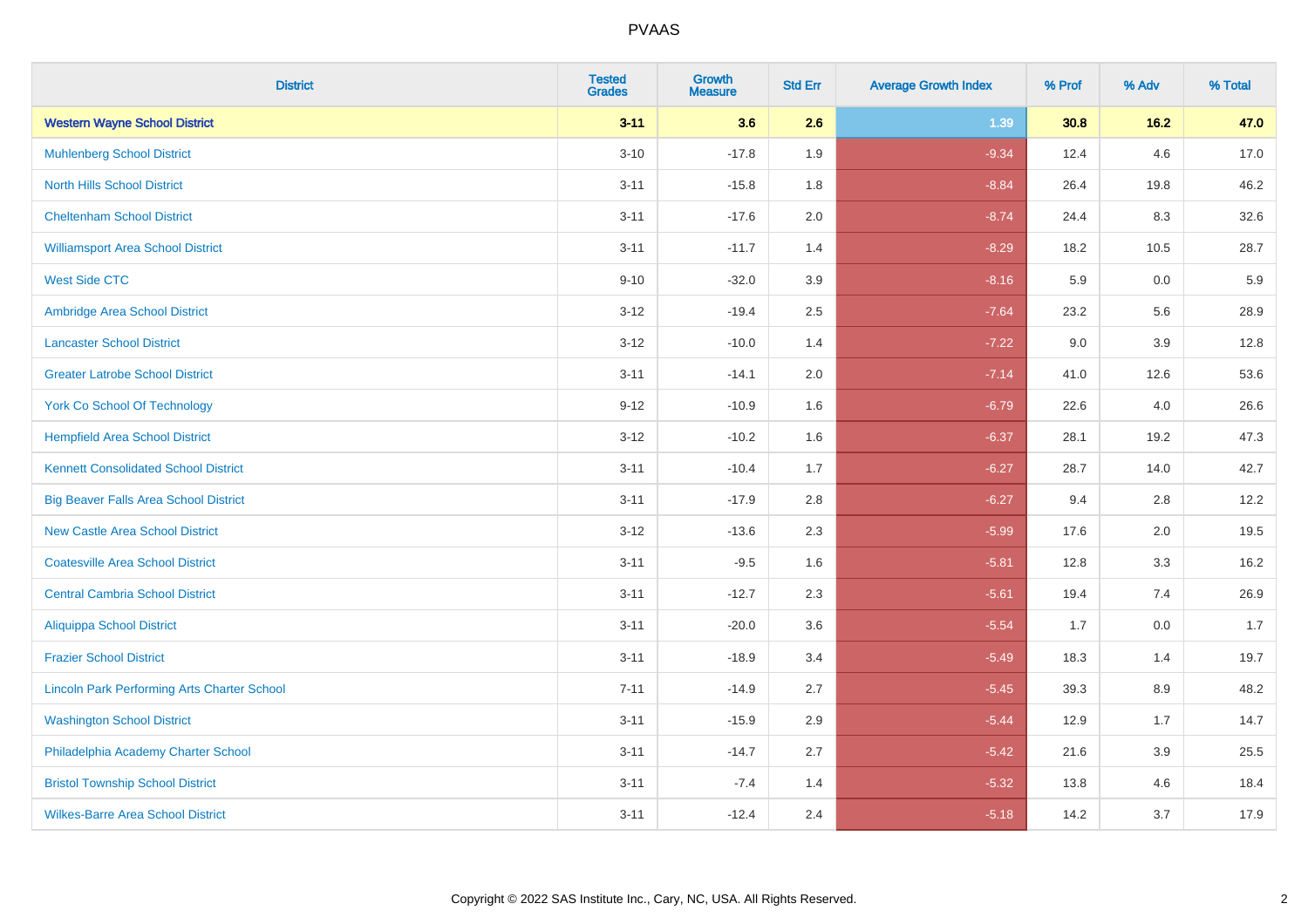| <b>District</b>                                   | <b>Tested</b><br><b>Grades</b> | <b>Growth</b><br><b>Measure</b> | <b>Std Err</b> | <b>Average Growth Index</b> | % Prof | % Adv   | % Total  |
|---------------------------------------------------|--------------------------------|---------------------------------|----------------|-----------------------------|--------|---------|----------|
| <b>Western Wayne School District</b>              | $3 - 11$                       | 3.6                             | 2.6            | 1.39                        | 30.8   | 16.2    | 47.0     |
| <b>East Lycoming School District</b>              | $3 - 11$                       | $-10.9$                         | 2.1            | $-5.08$                     | 22.5   | $8.2\,$ | $30.8\,$ |
| Meyersdale Area School District                   | $3 - 11$                       | $-16.1$                         | 3.3            | $-4.94$                     | 20.3   | 5.8     | 26.1     |
| <b>Trinity Area School District</b>               | $3 - 11$                       | $-8.7$                          | 1.8            | $-4.87$                     | 20.9   | 9.8     | 30.8     |
| <b>Executive Education Academy Charter School</b> | $3 - 10$                       | $-14.6$                         | 3.0            | $-4.81$                     | 8.5    | 1.2     | 9.8      |
| <b>Chartiers-Houston School District</b>          | $3 - 10$                       | $-16.5$                         | 3.5            | $-4.79$                     | 26.3   | 6.6     | 32.9     |
| <b>West Mifflin Area School District</b>          | $3 - 12$                       | $-11.9$                         | 2.5            | $-4.77$                     | 15.9   | 4.0     | 19.9     |
| Lehigh Valley Charter High School For The Arts    | $9 - 10$                       | $-11.8$                         | 2.5            | $-4.76$                     | 28.9   | 5.7     | 34.6     |
| <b>Girard School District</b>                     | $3 - 11$                       | $-12.3$                         | 2.6            | $-4.76$                     | 29.7   | 18.9    | 48.6     |
| <b>Neshannock Township School District</b>        | $3 - 10$                       | $-12.5$                         | 2.7            | $-4.73$                     | 29.0   | 13.0    | 42.0     |
| <b>Fannett-Metal School District</b>              | $3 - 11$                       | $-22.3$                         | 4.8            | $-4.65$                     | 16.4   | 6.6     | 23.0     |
| <b>Derry Area School District</b>                 | $3 - 11$                       | $-11.8$                         | 2.6            | $-4.53$                     | 34.8   | 6.1     | 40.9     |
| <b>Northwestern School District</b>               | $3 - 11$                       | $-14.6$                         | 3.2            | $-4.51$                     | 32.5   | 13.7    | 46.2     |
| <b>Dunmore School District</b>                    | $3 - 11$                       | $-12.2$                         | 2.7            | $-4.51$                     | 15.0   | 5.3     | 20.4     |
| <b>Hanover Public School District</b>             | $3 - 11$                       | $-12.4$                         | 2.7            | $-4.50$                     | 22.7   | 6.2     | 28.9     |
| Jim Thorpe Area School District                   | $3 - 11$                       | $-10.9$                         | 2.4            | $-4.48$                     | 19.5   | $6.0\,$ | 25.5     |
| <b>Greenville Area School District</b>            | $3 - 11$                       | $-13.2$                         | 3.0            | $-4.45$                     | 32.1   | 4.6     | 36.7     |
| <b>Chambersburg Area School District</b>          | $3 - 11$                       | $-5.6$                          | 1.3            | $-4.42$                     | 24.2   | 15.2    | 39.4     |
| <b>General Mclane School District</b>             | $3 - 11$                       | $-10.7$                         | 2.4            | $-4.40$                     | 34.0   | 15.6    | 49.6     |
| <b>Big Spring School District</b>                 | $3 - 11$                       | $-9.8$                          | 2.3            | $-4.32$                     | 23.6   | 12.9    | 36.5     |
| <b>Interboro School District</b>                  | $3 - 12$                       | $-8.4$                          | 2.0            | $-4.27$                     | 27.6   | 6.4     | 34.1     |
| <b>Central Dauphin School District</b>            | $3 - 11$                       | $-5.2$                          | 1.2            | $-4.24$                     | 29.3   | 8.7     | 38.0     |
| <b>Chartiers Valley School District</b>           | $3 - 11$                       | $-9.1$                          | 2.1            | $-4.23$                     | 20.7   | 17.4    | 38.0     |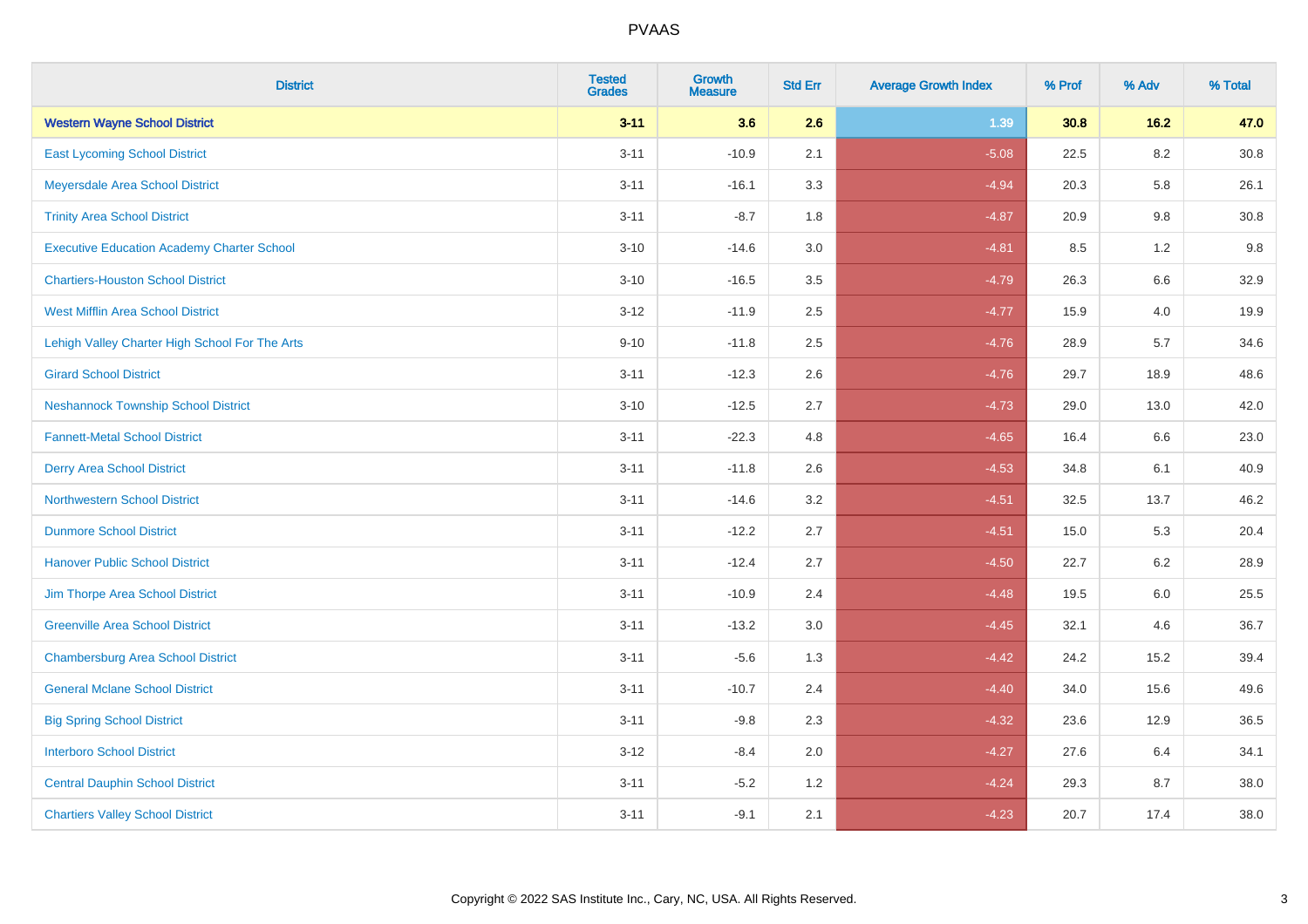| <b>District</b>                               | <b>Tested</b><br><b>Grades</b> | <b>Growth</b><br><b>Measure</b> | <b>Std Err</b> | <b>Average Growth Index</b> | % Prof | % Adv   | % Total |
|-----------------------------------------------|--------------------------------|---------------------------------|----------------|-----------------------------|--------|---------|---------|
| <b>Western Wayne School District</b>          | $3 - 11$                       | 3.6                             | 2.6            | 1.39                        | 30.8   | 16.2    | 47.0    |
| <b>Central Fulton School District</b>         | $3 - 11$                       | $-13.3$                         | 3.2            | $-4.20$                     | 18.1   | 9.7     | 27.8    |
| <b>Williamsburg Community School District</b> | $3 - 11$                       | $-16.9$                         | 4.1            | $-4.14$                     | 22.4   | 0.0     | 22.4    |
| <b>Panther Valley School District</b>         | $3 - 12$                       | $-13.3$                         | 3.2            | $-4.10$                     | 31.5   | 4.1     | 35.6    |
| <b>Moniteau School District</b>               | $3 - 11$                       | $-11.8$                         | 2.9            | $-4.07$                     | 22.6   | $5.0\,$ | 27.6    |
| <b>Mid Valley School District</b>             | $3 - 10$                       | $-11.1$                         | 2.7            | $-4.07$                     | 28.3   | 8.1     | 36.4    |
| <b>Mcguffey School District</b>               | $3 - 11$                       | $-12.1$                         | 3.0            | $-4.06$                     | 12.8   | 5.9     | 18.6    |
| <b>Southmoreland School District</b>          | $3 - 11$                       | $-12.5$                         | 3.1            | $-4.04$                     | 33.3   | 15.5    | 48.8    |
| <b>Milton Area School District</b>            | $3 - 11$                       | $-10.1$                         | 2.5            | $-4.04$                     | 23.0   | 11.3    | 34.2    |
| <b>Scranton School District</b>               | $3 - 12$                       | $-10.1$                         | 2.5            | $-4.04$                     | 20.0   | 7.7     | 27.7    |
| <b>Deer Lakes School District</b>             | $3 - 11$                       | $-10.0$                         | 2.5            | $-4.02$                     | 27.7   | 9.9     | 37.6    |
| <b>Ellwood City Area School District</b>      | $3 - 11$                       | $-12.5$                         | 3.1            | $-4.00$                     | 26.7   | 8.7     | 35.4    |
| <b>Plum Borough School District</b>           | $3 - 11$                       | $-9.4$                          | 2.4            | $-3.98$                     | 32.9   | 27.4    | 60.4    |
| <b>Windber Area School District</b>           | $3 - 11$                       | $-11.9$                         | 3.0            | $-3.94$                     | 41.0   | 10.3    | 51.3    |
| <b>Tussey Mountain School District</b>        | $3 - 12$                       | $-13.0$                         | 3.3            | $-3.93$                     | 11.1   | 3.2     | 14.3    |
| <b>Bethlehem Area School District</b>         | $3 - 11$                       | $-4.5$                          | 1.1            | $-3.91$                     | 20.4   | 11.3    | 31.7    |
| <b>Tacony Academy Charter School</b>          | $3 - 11$                       | $-12.9$                         | 3.3            | $-3.90$                     | 8.6    | 1.4     | 10.0    |
| <b>Grove City Area School District</b>        | $3 - 12$                       | $-8.8$                          | 2.3            | $-3.89$                     | 25.6   | 16.4    | 42.0    |
| <b>Pittston Area School District</b>          | $3 - 11$                       | $-8.2$                          | 2.2            | $-3.75$                     | 26.7   | 14.8    | 41.5    |
| <b>Mohawk Area School District</b>            | $3 - 11$                       | $-10.5$                         | 2.8            | $-3.75$                     | 35.1   | 10.6    | 45.7    |
| Jefferson County-Dubois AVTS                  | $9 - 11$                       | $-11.7$                         | 3.1            | $-3.72$                     | 17.6   | 2.8     | 20.4    |
| <b>Shade-Central City School District</b>     | $3 - 11$                       | $-14.6$                         | 4.0            | $-3.68$                     | 9.6    | 0.0     | 9.6     |
| <b>Old Forge School District</b>              | $3 - 12$                       | $-11.3$                         | 3.1            | $-3.62$                     | 28.6   | 13.2    | 41.8    |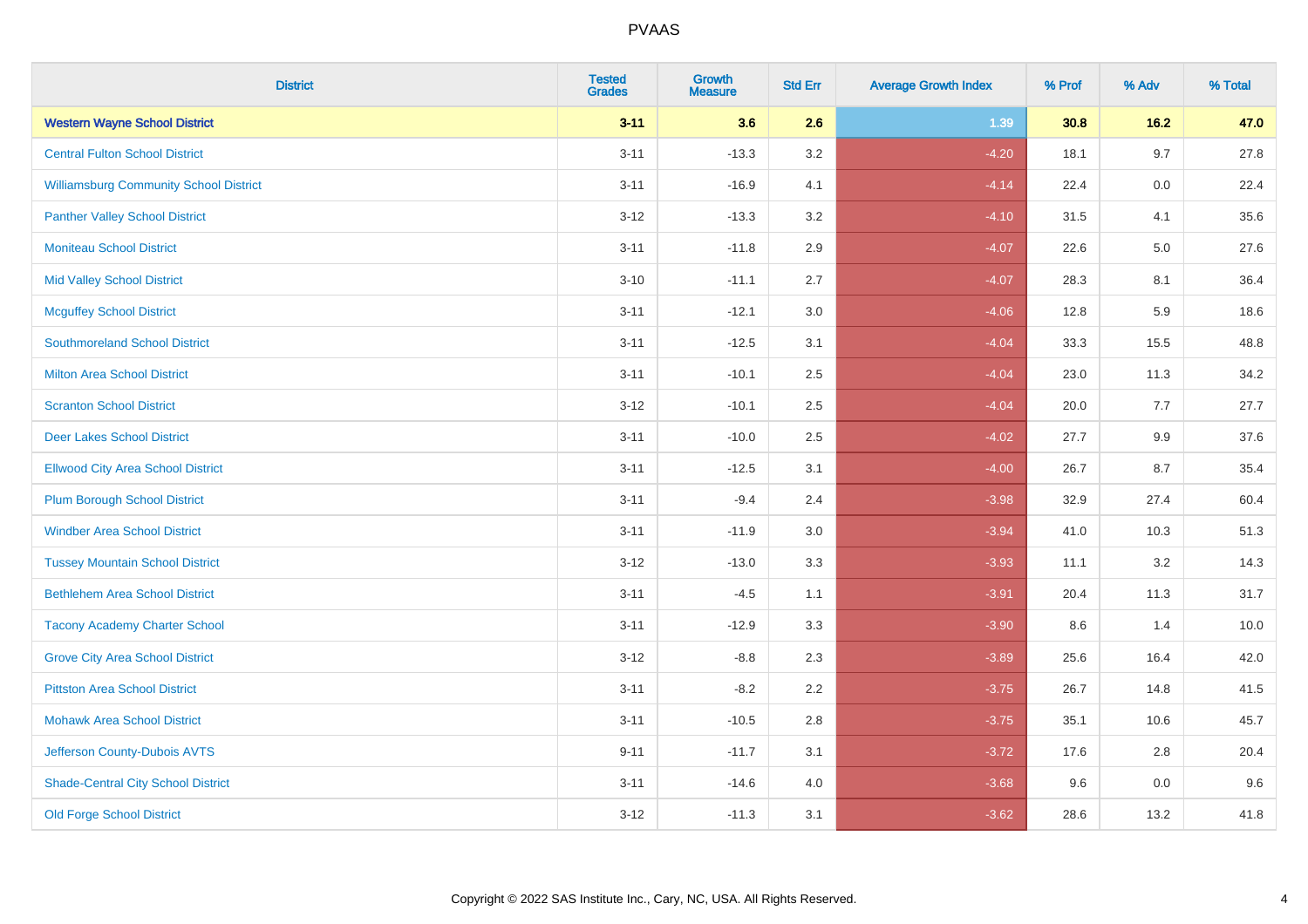| <b>District</b>                          | <b>Tested</b><br><b>Grades</b> | <b>Growth</b><br><b>Measure</b> | <b>Std Err</b> | <b>Average Growth Index</b> | % Prof | % Adv | % Total |
|------------------------------------------|--------------------------------|---------------------------------|----------------|-----------------------------|--------|-------|---------|
| <b>Western Wayne School District</b>     | $3 - 11$                       | 3.6                             | 2.6            | 1.39                        | 30.8   | 16.2  | 47.0    |
| <b>West York Area School District</b>    | $3 - 12$                       | $-9.8$                          | 2.7            | $-3.57$                     | 21.9   | 10.9  | 32.8    |
| Morrisville Borough School District      | $3 - 11$                       | $-13.1$                         | 3.7            | $-3.52$                     | 4.9    | 1.6   | 6.6     |
| Mechanicsburg Area School District       | $3 - 11$                       | $-5.7$                          | 1.6            | $-3.48$                     | 35.1   | 16.0  | 51.2    |
| <b>South Park School District</b>        | $3 - 11$                       | $-8.8$                          | 2.5            | $-3.46$                     | 28.1   | 17.0  | 45.2    |
| <b>Burgettstown Area School District</b> | $3 - 11$                       | $-11.2$                         | 3.2            | $-3.46$                     | 16.0   | 2.7   | 18.7    |
| <b>Ligonier Valley School District</b>   | $3 - 11$                       | $-10.8$                         | 3.1            | $-3.43$                     | 34.1   | 5.8   | 39.9    |
| <b>Shikellamy School District</b>        | $3 - 10$                       | $-8.3$                          | 2.4            | $-3.42$                     | 20.8   | 18.5  | 39.2    |
| <b>Mount Carmel Area School District</b> | $3 - 11$                       | $-7.9$                          | 2.3            | $-3.38$                     | 18.2   | 4.4   | 22.6    |
| East Stroudsburg Area School District    | $3 - 11$                       | $-4.9$                          | 1.4            | $-3.38$                     | 22.7   | 12.5  | 35.2    |
| Lackawanna Trail School District         | $3 - 10$                       | $-11.0$                         | 3.3            | $-3.35$                     | 13.1   | 18.0  | 31.2    |
| <b>Riverview School District</b>         | $3 - 11$                       | $-13.0$                         | 4.0            | $-3.29$                     | 43.1   | 7.8   | 51.0    |
| <b>Canon-Mcmillan School District</b>    | $3 - 11$                       | $-5.0$                          | 1.5            | $-3.25$                     | 30.8   | 28.5  | 59.3    |
| <b>Somerset Area School District</b>     | $3 - 11$                       | $-7.6$                          | 2.4            | $-3.17$                     | 21.0   | 14.5  | 35.5    |
| <b>Parkland School District</b>          | $3 - 11$                       | $-3.7$                          | 1.2            | $-3.17$                     | 31.4   | 30.6  | 62.0    |
| Montoursville Area School District       | $3 - 12$                       | $-8.4$                          | 2.6            | $-3.17$                     | 38.8   | 18.2  | 57.0    |
| <b>Keystone Oaks School District</b>     | $3 - 11$                       | $-7.2$                          | 2.3            | $-3.14$                     | 30.0   | 11.1  | 41.0    |
| <b>Wissahickon School District</b>       | $3 - 10$                       | $-5.3$                          | 1.7            | $-3.14$                     | 27.5   | 29.0  | 56.6    |
| <b>Hanover Area School District</b>      | $3 - 11$                       | $-14.7$                         | 4.7            | $-3.13$                     | 12.1   | 3.0   | 15.2    |
| <b>Erie City School District</b>         | $3 - 12$                       | $-4.5$                          | 1.4            | $-3.09$                     | 13.4   | 6.7   | 20.1    |
| Jefferson-Morgan School District         | $3 - 10$                       | $-12.0$                         | 3.9            | $-3.09$                     | 28.6   | 6.1   | 34.7    |
| California Area School District          | $3 - 10$                       | $-13.7$                         | 4.5            | $-3.06$                     | 41.7   | 16.7  | 58.3    |
| <b>Greensburg Salem School District</b>  | $3 - 11$                       | $-6.9$                          | 2.2            | $-3.06$                     | 30.3   | 13.3  | 43.6    |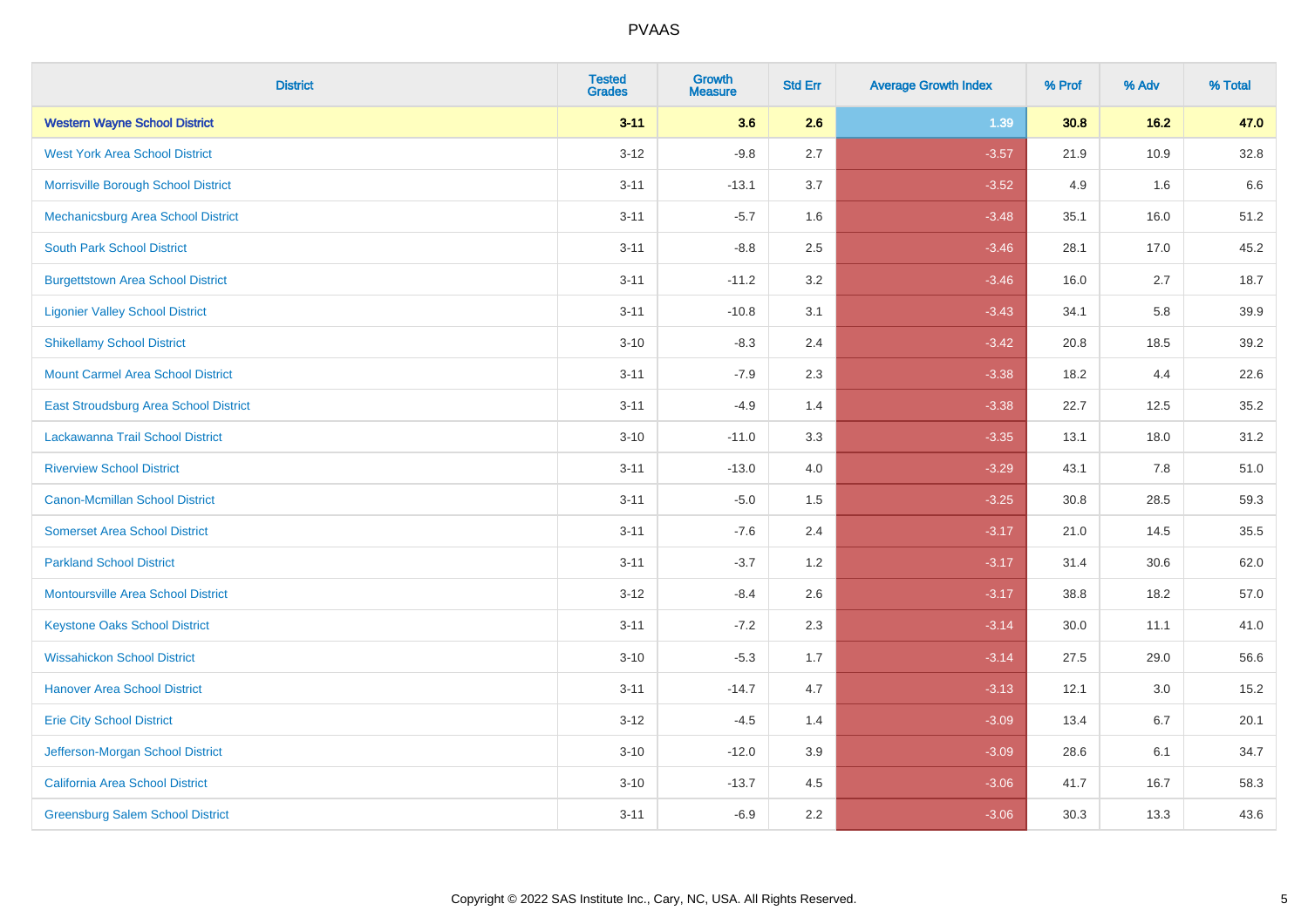| <b>District</b>                                | <b>Tested</b><br><b>Grades</b> | <b>Growth</b><br><b>Measure</b> | <b>Std Err</b> | <b>Average Growth Index</b> | % Prof | % Adv   | % Total |
|------------------------------------------------|--------------------------------|---------------------------------|----------------|-----------------------------|--------|---------|---------|
| <b>Western Wayne School District</b>           | $3 - 11$                       | 3.6                             | 2.6            | 1.39                        | 30.8   | 16.2    | 47.0    |
| Imhotep Institute Charter High School          | $9 - 11$                       | $-17.6$                         | 5.8            | $-3.03$                     | 15.4   | 0.0     | 15.4    |
| Boys Latin Of Philadelphia Charter School      | $6 - 12$                       | $-8.0$                          | 2.7            | $-3.02$                     | 1.4    | 0.0     | 1.4     |
| <b>Gettysburg Area School District</b>         | $3 - 11$                       | $-6.0$                          | 2.0            | $-3.02$                     | 28.8   | 19.6    | 48.5    |
| <b>Corry Area School District</b>              | $3 - 11$                       | $-6.8$                          | 2.3            | $-3.01$                     | 24.0   | 8.8     | 32.8    |
| <b>Carlisle Area School District</b>           | $3 - 11$                       | $-5.2$                          | 1.7            | $-2.99$                     | 28.0   | 19.3    | 47.3    |
| <b>Montour School District</b>                 | $3 - 11$                       | $-6.1$                          | 2.1            | $-2.95$                     | 31.8   | 23.6    | 55.3    |
| <b>Baldwin-Whitehall School District</b>       | $3 - 11$                       | $-5.5$                          | 1.9            | $-2.93$                     | 32.0   | 14.7    | 46.7    |
| <b>Carbon Career &amp; Technical Institute</b> | $9 - 11$                       | $-9.3$                          | 3.2            | $-2.92$                     | 19.6   | 2.2     | 21.7    |
| <b>Mifflinburg Area School District</b>        | $3 - 11$                       | $-6.0$                          | 2.1            | $-2.87$                     | 32.7   | 13.3    | 46.0    |
| <b>Berwick Area School District</b>            | $3 - 11$                       | $-6.9$                          | 2.4            | $-2.84$                     | 22.3   | 11.5    | 33.8    |
| Southern Columbia Area School District         | $3 - 11$                       | $-8.5$                          | 3.0            | $-2.83$                     | 30.5   | 12.8    | 43.3    |
| <b>Innovative Arts Academy Charter School</b>  | $6 - 11$                       | $-7.2$                          | 2.5            | $-2.83$                     | 2.0    | 0.0     | $2.0\,$ |
| <b>Quakertown Community School District</b>    | $3 - 12$                       | $-4.3$                          | 1.5            | $-2.79$                     | 33.8   | 20.1    | 53.8    |
| <b>Sharon City School District</b>             | $3 - 11$                       | $-6.5$                          | 2.3            | $-2.79$                     | 13.1   | $5.0\,$ | 18.1    |
| <b>Pottsgrove School District</b>              | $3 - 11$                       | $-5.5$                          | 2.0            | $-2.78$                     | 28.6   | 10.3    | 38.8    |
| <b>Clarion-Limestone Area School District</b>  | $3 - 12$                       | $-10.0$                         | 3.6            | $-2.76$                     | 28.3   | 20.0    | 48.3    |
| Selinsgrove Area School District               | $3 - 12$                       | $-5.7$                          | 2.1            | $-2.74$                     | 25.4   | 13.9    | 39.2    |
| Karns City Area School District                | $3 - 11$                       | $-7.2$                          | 2.6            | $-2.71$                     | 26.4   | 20.8    | 47.2    |
| <b>Eastern York School District</b>            | $3 - 11$                       | $-6.2$                          | 2.3            | $-2.70$                     | 27.8   | 18.5    | 46.4    |
| La Academia Partnership Charter School         | $6 - 11$                       | $-15.5$                         | 5.7            | $-2.70$                     | 2.3    | 0.0     | 2.3     |
| <b>Governor Mifflin School District</b>        | $3 - 11$                       | $-4.4$                          | 1.6            | $-2.69$                     | 30.3   | 7.7     | 38.0    |
| <b>Avonworth School District</b>               | $3 - 10$                       | $-6.2$                          | 2.3            | $-2.68$                     | 35.9   | 14.1    | 50.0    |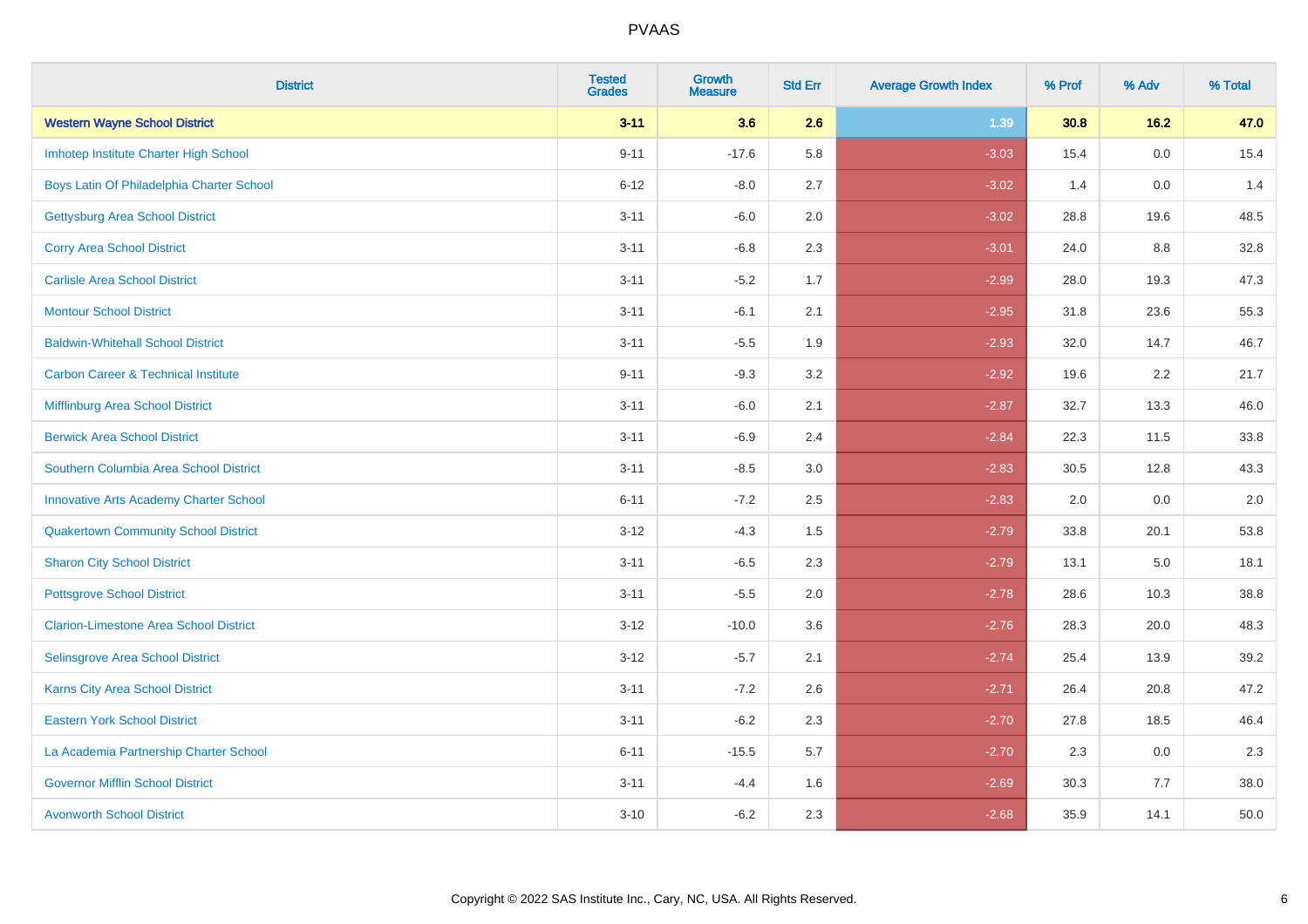| <b>District</b>                               | <b>Tested</b><br><b>Grades</b> | <b>Growth</b><br><b>Measure</b> | <b>Std Err</b> | <b>Average Growth Index</b> | % Prof | % Adv | % Total |
|-----------------------------------------------|--------------------------------|---------------------------------|----------------|-----------------------------|--------|-------|---------|
| <b>Western Wayne School District</b>          | $3 - 11$                       | 3.6                             | 2.6            | 1.39                        | 30.8   | 16.2  | 47.0    |
| <b>Lawrence County CTC</b>                    | $10 - 11$                      | $-9.8$                          | 3.7            | $-2.68$                     | 7.3    | 0.0   | $7.3$   |
| <b>Blairsville-Saltsburg School District</b>  | $3 - 11$                       | $-7.5$                          | 2.8            | $-2.67$                     | 20.1   | 8.2   | 28.3    |
| <b>Connellsville Area School District</b>     | $3 - 11$                       | $-5.3$                          | 2.0            | $-2.67$                     | 24.2   | 5.0   | 29.1    |
| <b>Turkeyfoot Valley Area School District</b> | $3 - 12$                       | $-15.4$                         | 5.8            | $-2.66$                     | 3.8    | 3.8   | 7.6     |
| <b>Richland School District</b>               | $3 - 11$                       | $-6.9$                          | 2.6            | $-2.63$                     | 40.1   | 20.9  | 61.0    |
| <b>Bethel Park School District</b>            | $3 - 11$                       | $-4.4$                          | 1.7            | $-2.62$                     | 40.1   | 27.3  | 67.4    |
| <b>Union City Area School District</b>        | $3 - 12$                       | $-8.7$                          | 3.3            | $-2.59$                     | 29.7   | 10.9  | 40.6    |
| <b>Greater Nanticoke Area School District</b> | $3 - 12$                       | $-6.8$                          | 2.6            | $-2.58$                     | 15.2   | 8.9   | 24.1    |
| Catasauqua Area School District               | $3 - 12$                       | $-7.3$                          | 2.8            | $-2.58$                     | 27.1   | 11.2  | 38.3    |
| <b>Antietam School District</b>               | $3 - 10$                       | $-9.5$                          | 3.7            | $-2.57$                     | 20.9   | 1.5   | 22.4    |
| Columbia-Montour AVTS                         | $9 - 10$                       | $-7.1$                          | 2.8            | $-2.52$                     | 19.5   | 3.2   | 22.7    |
| Perseus House Charter School Of Excellence    | $6 - 11$                       | $-6.4$                          | 2.6            | $-2.50$                     | 0.9    | 0.0   | 0.9     |
| Pocono Mountain School District               | $3 - 12$                       | $-4.3$                          | 1.8            | $-2.43$                     | 35.5   | 17.1  | 52.6    |
| <b>Forbes Road School District</b>            | $3 - 11$                       | $-11.5$                         | 4.7            | $-2.43$                     | 23.1   | 10.3  | 33.3    |
| <b>Redbank Valley School District</b>         | $3 - 11$                       | $-7.5$                          | 3.1            | $-2.41$                     | 12.4   | 10.6  | 23.1    |
| <b>Wyoming Valley West School District</b>    | $3 - 11$                       | $-5.5$                          | 2.3            | $-2.38$                     | 22.2   | 9.2   | 31.4    |
| Mount Pleasant Area School District           | $3 - 11$                       | $-5.4$                          | 2.3            | $-2.37$                     | 33.3   | 8.7   | 42.0    |
| <b>Pottsville Area School District</b>        | $3 - 12$                       | $-4.9$                          | 2.1            | $-2.36$                     | 21.8   | 7.9   | 29.6    |
| <b>Octorara Area School District</b>          | $3 - 11$                       | $-7.5$                          | 3.2            | $-2.35$                     | 26.1   | 17.0  | 43.2    |
| <b>City CHS</b>                               | $10 - 11$                      | $-5.6$                          | 2.4            | $-2.34$                     | 15.9   | 1.5   | 17.4    |
| <b>Jamestown Area School District</b>         | $3 - 11$                       | $-9.5$                          | 4.1            | $-2.33$                     | 41.5   | 4.9   | 46.3    |
| <b>Riverside School District</b>              | $3 - 11$                       | $-6.2$                          | 2.7            | $-2.33$                     | 20.8   | 17.0  | 37.7    |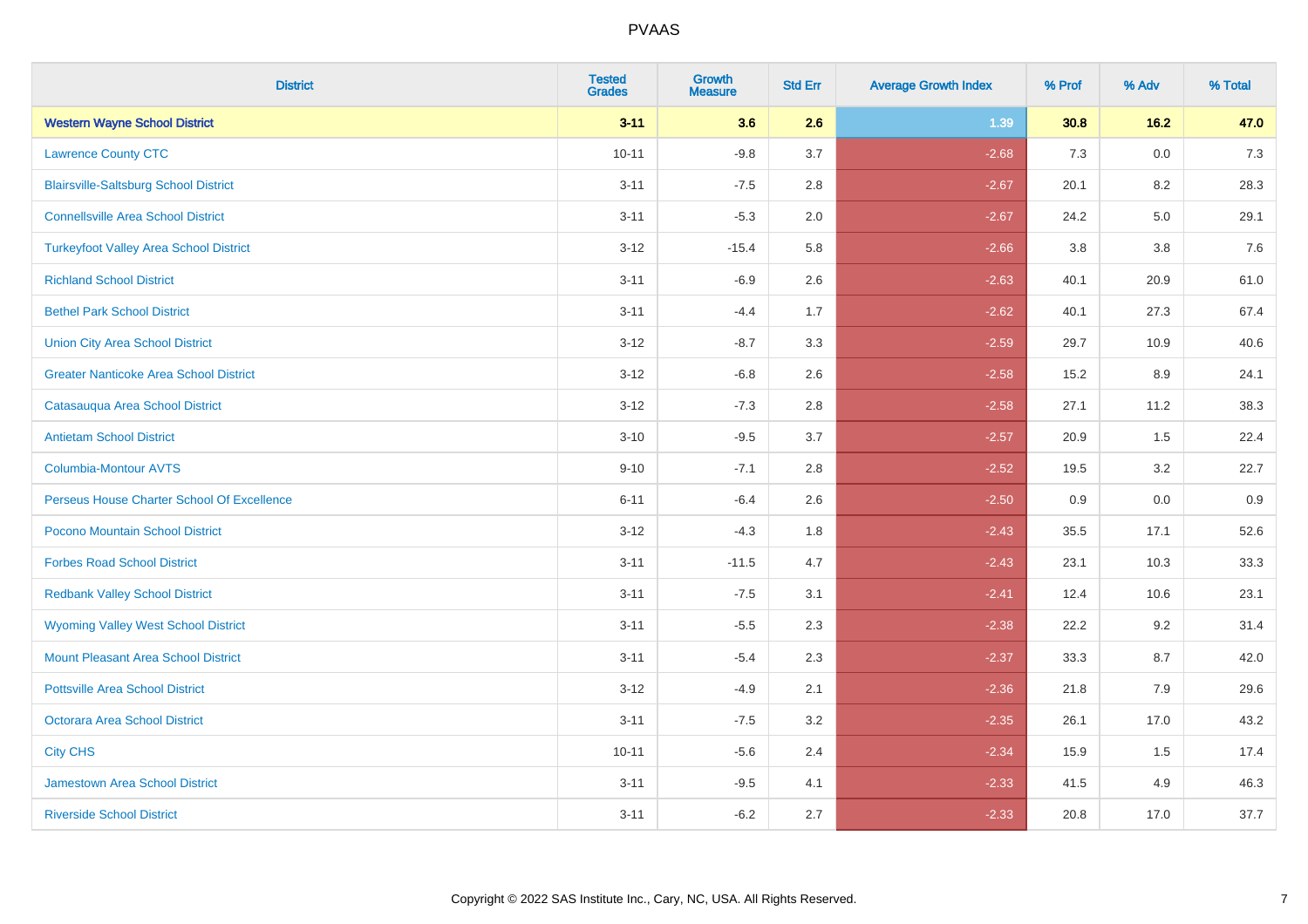| <b>District</b>                                                       | <b>Tested</b><br><b>Grades</b> | <b>Growth</b><br><b>Measure</b> | <b>Std Err</b> | <b>Average Growth Index</b> | % Prof | % Adv   | % Total |
|-----------------------------------------------------------------------|--------------------------------|---------------------------------|----------------|-----------------------------|--------|---------|---------|
| <b>Western Wayne School District</b>                                  | $3 - 11$                       | 3.6                             | 2.6            | 1.39                        | 30.8   | 16.2    | 47.0    |
| <b>Commodore Perry School District</b>                                | $3 - 11$                       | $-10.4$                         | 4.5            | $-2.30$                     | 29.4   | 5.9     | 35.3    |
| <b>Carmichaels Area School District</b>                               | $3 - 10$                       | $-7.0$                          | 3.1            | $-2.30$                     | 17.8   | 9.6     | 27.4    |
| <b>Susquenita School District</b>                                     | $3 - 11$                       | $-5.9$                          | 2.6            | $-2.28$                     | 30.6   | 13.9    | 44.4    |
| <b>Achievement House Charter School</b>                               | $7 - 11$                       | $-8.2$                          | 3.6            | $-2.28$                     | 16.7   | 2.8     | 19.4    |
| <b>Owen J Roberts School District</b>                                 | $3 - 11$                       | $-3.5$                          | 1.5            | $-2.27$                     | 36.8   | 24.4    | 61.2    |
| <b>Yough School District</b>                                          | $3 - 10$                       | $-6.2$                          | 2.7            | $-2.27$                     | 28.9   | $8.8\,$ | 37.7    |
| <b>Elizabeth Forward School District</b>                              | $3 - 11$                       | $-5.5$                          | 2.5            | $-2.25$                     | 32.2   | 12.8    | 45.0    |
| <b>Wyoming Area School District</b>                                   | $3 - 10$                       | $-5.5$                          | 2.5            | $-2.21$                     | 32.0   | 9.6     | 41.6    |
| <b>Western Beaver County School District</b>                          | $3 - 11$                       | $-9.3$                          | 4.2            | $-2.20$                     | 45.1   | 3.9     | 49.0    |
| North Schuylkill School District                                      | $3 - 11$                       | $-4.7$                          | 2.2            | $-2.16$                     | 20.2   | 11.7    | 31.9    |
| <b>Elk Lake School District</b>                                       | $3 - 11$                       | $-6.1$                          | 2.9            | $-2.12$                     | 26.3   | 11.6    | 37.9    |
| <b>West Middlesex Area School District</b>                            | $3 - 10$                       | $-7.4$                          | $3.5\,$        | $-2.11$                     | 32.0   | 9.6     | 41.6    |
| <b>Cambria Heights School District</b>                                | $3 - 10$                       | $-6.2$                          | 2.9            | $-2.11$                     | 25.0   | 13.0    | 38.0    |
| <b>East Allegheny School District</b>                                 | $3 - 11$                       | $-6.4$                          | 3.0            | $-2.11$                     | 21.0   | 7.4     | 28.4    |
| <b>Mastery Charter School - Gratz Campus</b>                          | $7 - 10$                       | $-9.5$                          | 4.6            | $-2.09$                     | 0.0    | 3.4     | 3.4     |
| <b>Wellsboro Area School District</b>                                 | $3 - 11$                       | $-6.3$                          | 3.0            | $-2.08$                     | 24.4   | 13.4    | 37.8    |
| <b>West Greene School District</b>                                    | $3 - 11$                       | $-8.1$                          | 3.9            | $-2.08$                     | 31.0   | 11.9    | 42.9    |
| <b>Boyertown Area School District</b>                                 | $3 - 11$                       | $-2.9$                          | 1.4            | $-2.06$                     | 30.8   | 22.6    | 53.4    |
| <b>Freedom Area School District</b>                                   | $3 - 11$                       | $-6.3$                          | 3.1            | $-2.04$                     | 22.9   | 8.4     | 31.3    |
| <b>Riverside Beaver County School District</b>                        | $3 - 11$                       | $-5.5$                          | 2.7            | $-2.03$                     | 35.8   | 23.2    | 59.0    |
| Preparatory Charter School Of Mathematics, Science, Tech, And Careers | $9 - 10$                       | $-5.1$                          | 2.5            | $-2.03$                     | 6.3    | 1.4     | 7.7     |
| <b>Bristol Borough School District</b>                                | $3 - 12$                       | $-5.9$                          | 2.9            | $-2.00$                     | 27.8   | 3.3     | 31.1    |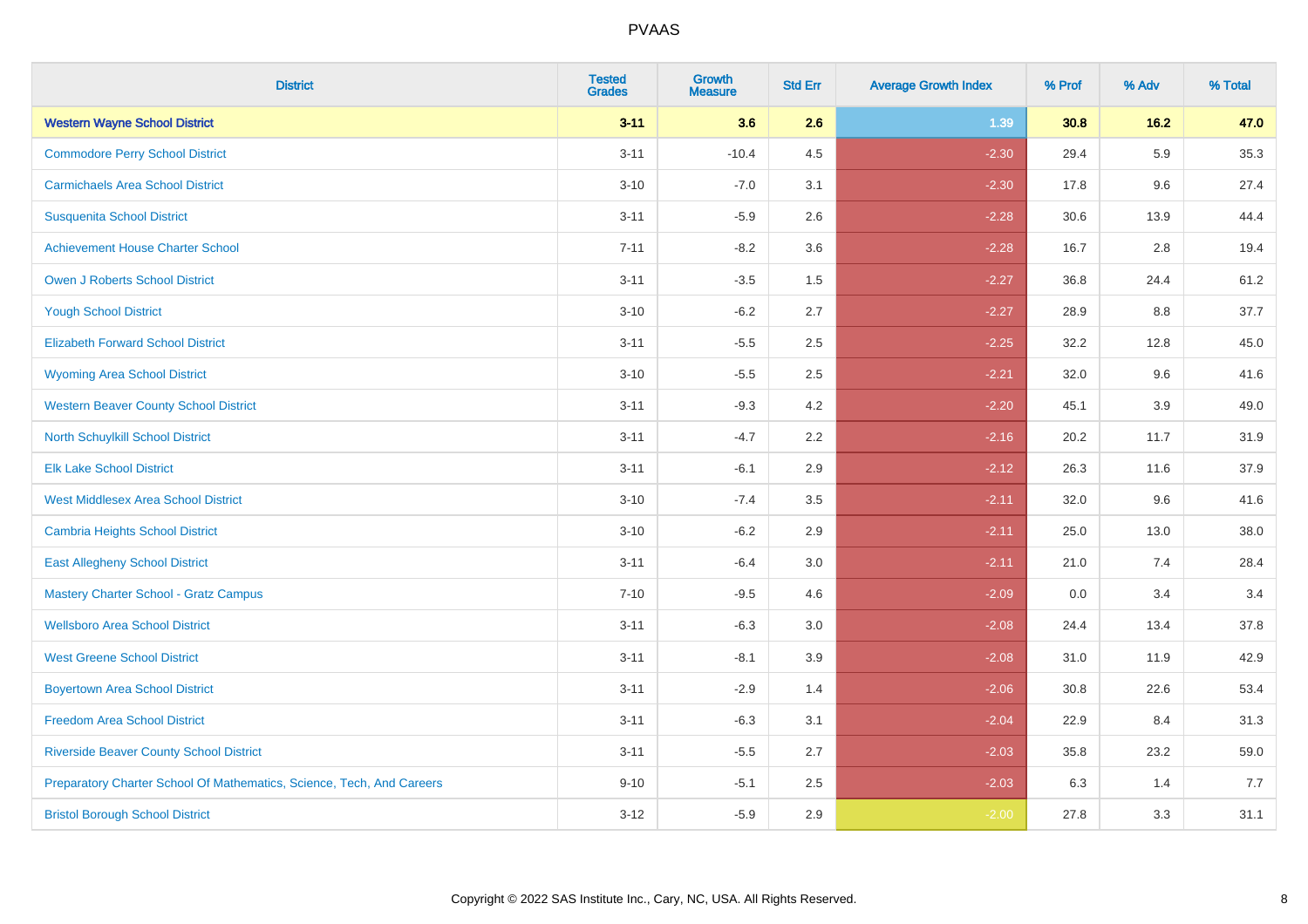| <b>District</b>                                        | <b>Tested</b><br><b>Grades</b> | <b>Growth</b><br><b>Measure</b> | <b>Std Err</b> | <b>Average Growth Index</b> | % Prof | % Adv | % Total |
|--------------------------------------------------------|--------------------------------|---------------------------------|----------------|-----------------------------|--------|-------|---------|
| <b>Western Wayne School District</b>                   | $3 - 11$                       | 3.6                             | 2.6            | 1.39                        | 30.8   | 16.2  | 47.0    |
| Lincoln Leadership Academy Charter School              | $3 - 12$                       | $-7.4$                          | 3.7            | $-1.99$                     | 6.4    | 2.1   | 8.5     |
| <b>Sto-Rox School District</b>                         | $3 - 10$                       | $-7.0$                          | 3.5            | $-1.99$                     | 3.2    | 0.0   | 3.2     |
| <b>Kiski Area School District</b>                      | $3 - 11$                       | $-4.0$                          | 2.0            | $-1.99$                     | 23.1   | 18.2  | 41.3    |
| <b>Titusville Area School District</b>                 | $3 - 11$                       | $-5.0$                          | 2.5            | $-1.98$                     | 26.5   | 6.8   | 33.3    |
| Lehigh Valley Academy Regional Charter School          | $3 - 11$                       | $-5.9$                          | 3.0            | $-1.98$                     | 20.0   | 7.7   | 27.7    |
| <b>North East School District</b>                      | $3 - 11$                       | $-5.3$                          | 2.7            | $-1.97$                     | 31.7   | 24.8  | 56.4    |
| Schuylkill Haven Area School District                  | $3 - 11$                       | $-5.3$                          | 2.7            | $-1.96$                     | 22.2   | 11.6  | 33.8    |
| Southern Lehigh School District                        | $3 - 11$                       | $-4.1$                          | 2.1            | $-1.94$                     | 39.3   | 28.0  | 67.2    |
| Millersburg Area School District                       | $3 - 11$                       | $-6.6$                          | 3.4            | $-1.92$                     | 24.1   | 10.3  | 34.5    |
| Jenkintown School District                             | $3 - 11$                       | $-7.9$                          | 4.1            | $-1.92$                     | 34.1   | 27.3  | 61.4    |
| <b>Chester Charter Scholars Academy Charter School</b> | $3 - 12$                       | $-6.2$                          | 3.3            | $-1.88$                     | 2.2    | 0.0   | 2.2     |
| <b>Penn Cambria School District</b>                    | $3 - 11$                       | $-4.5$                          | 2.4            | $-1.86$                     | 27.3   | 15.8  | 43.2    |
| <b>Montgomery Area School District</b>                 | $3 - 11$                       | $-5.8$                          | 3.2            | $-1.83$                     | 25.0   | 11.5  | 36.5    |
| <b>West Chester Area School District</b>               | $3 - 11$                       | $-2.1$                          | 1.2            | $-1.83$                     | 36.4   | 23.2  | 59.6    |
| <b>Westinghouse Arts Academy Charter School</b>        | $9 - 10$                       | $-6.0$                          | 3.3            | $-1.81$                     | 20.2   | 8.9   | 29.1    |
| <b>Pleasant Valley School District</b>                 | $3 - 11$                       | $-3.3$                          | 1.8            | $-1.80$                     | 28.5   | 10.4  | 39.0    |
| New Kensington-Arnold School District                  | $3 - 11$                       | $-5.8$                          | 3.2            | $-1.80$                     | 10.8   | 1.2   | 12.0    |
| Renaissance Academy Charter School                     | $3 - 11$                       | $-5.6$                          | 3.1            | $-1.79$                     | 28.4   | 18.5  | 46.9    |
| <b>Oxford Area School District</b>                     | $3 - 11$                       | $-3.1$                          | 1.8            | $-1.77$                     | 27.5   | 14.5  | 42.0    |
| Southern Huntingdon County School District             | $3 - 11$                       | $-5.9$                          | 3.4            | $-1.76$                     | 32.8   | 4.9   | 37.7    |
| <b>Union Area School District</b>                      | $3 - 11$                       | $-6.5$                          | 3.8            | $-1.70$                     | 30.6   | 12.2  | 42.9    |
| <b>Twin Valley School District</b>                     | $3 - 12$                       | $-3.2$                          | 1.9            | $-1.68$                     | 38.8   | 19.8  | 58.6    |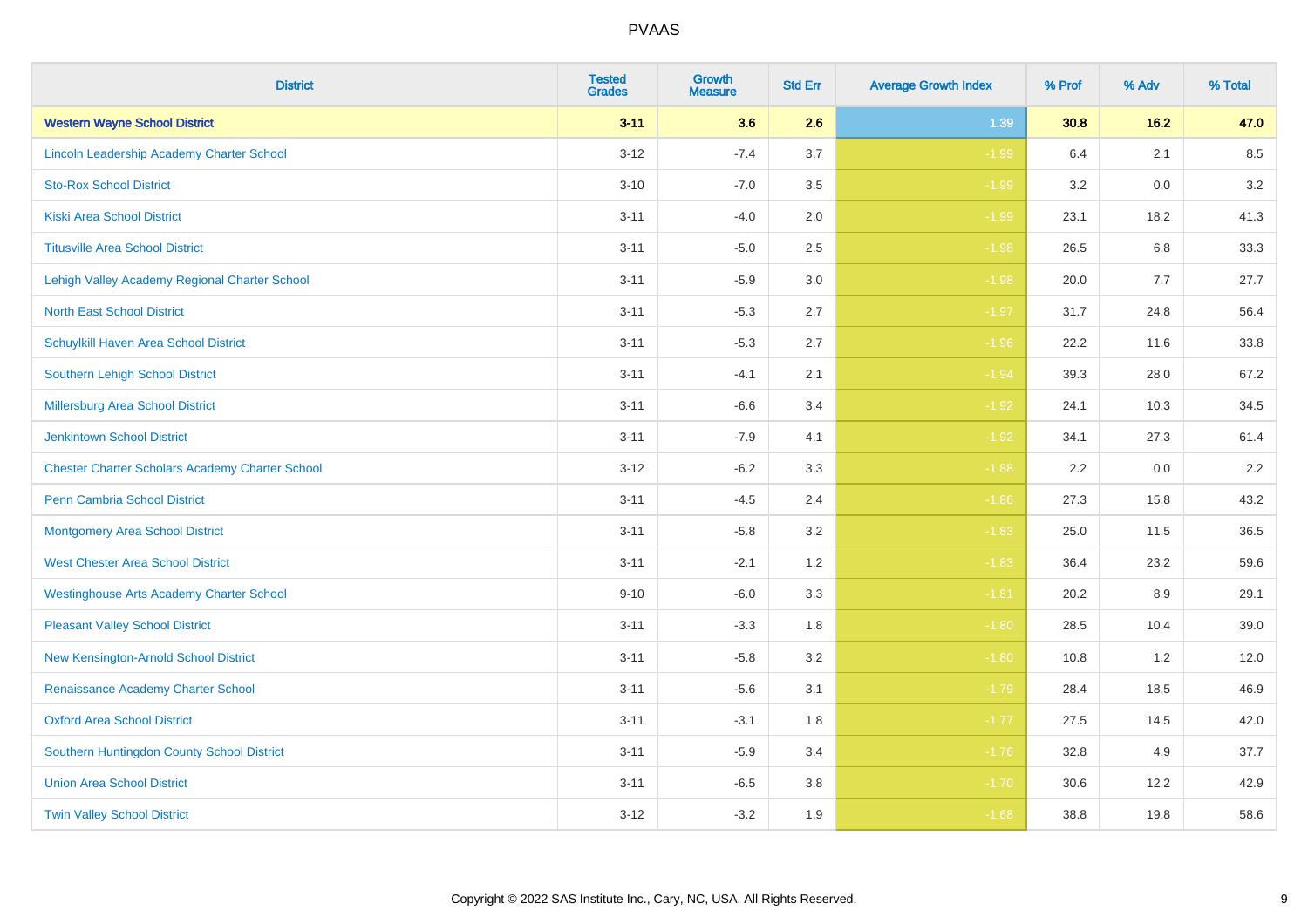| <b>District</b>                                   | <b>Tested</b><br><b>Grades</b> | <b>Growth</b><br><b>Measure</b> | <b>Std Err</b> | <b>Average Growth Index</b> | % Prof | % Adv  | % Total |
|---------------------------------------------------|--------------------------------|---------------------------------|----------------|-----------------------------|--------|--------|---------|
| <b>Western Wayne School District</b>              | $3 - 11$                       | 3.6                             | 2.6            | 1.39                        | 30.8   | $16.2$ | 47.0    |
| <b>Dauphin County Technical School</b>            | $9 - 11$                       | $-3.9$                          | 2.3            | $-1.67$                     | 18.3   | 11.1   | 29.3    |
| <b>Environmental Charter School At Frick Park</b> | $3-9$                          | $-6.2$                          | 3.7            | $-1.67$                     | 25.9   | 3.4    | 29.3    |
| <b>Woodland Hills School District</b>             | $3 - 12$                       | $-4.2$                          | 2.5            | $-1.66$                     | 10.1   | 1.4    | 11.5    |
| Hatboro-Horsham School District                   | $3 - 11$                       | $-2.7$                          | 1.6            | $-1.65$                     | 27.9   | 17.9   | 45.8    |
| <b>Steelton-Highspire School District</b>         | $3 - 11$                       | $-5.3$                          | 3.2            | $-1.65$                     | 13.9   | 0.0    | 13.9    |
| <b>Hollidaysburg Area School District</b>         | $3 - 11$                       | $-2.7$                          | 1.6            | $-1.64$                     | 32.6   | 15.2   | 47.8    |
| <b>Laurel Highlands School District</b>           | $3 - 11$                       | $-3.8$                          | 2.3            | $-1.63$                     | 20.9   | 14.6   | 35.4    |
| Insight PA Cyber Charter School                   | $3 - 11$                       | $-9.4$                          | 5.8            | $-1.62$                     | 25.6   | 4.6    | 30.2    |
| <b>Slippery Rock Area School District</b>         | $3 - 11$                       | $-3.8$                          | 2.5            | $-1.56$                     | 30.8   | 21.9   | 52.7    |
| <b>Charleroi School District</b>                  | $3 - 11$                       | $-4.3$                          | 2.7            | $-1.55$                     | 22.2   | 15.9   | 38.1    |
| <b>Shanksville-Stonycreek School District</b>     | $3 - 10$                       | $-8.6$                          | 5.5            | $-1.55$                     | 17.6   | 23.5   | 41.2    |
| <b>Conemaugh Valley School District</b>           | $3 - 12$                       | $-6.3$                          | 4.1            | $-1.54$                     | 23.7   | 5.1    | 28.8    |
| <b>Nazareth Area School District</b>              | $3 - 11$                       | $-2.5$                          | 1.7            | $-1.53$                     | 29.2   | 24.6   | 53.8    |
| <b>Ridgway Area School District</b>               | $3 - 11$                       | $-6.1$                          | 4.0            | $-1.53$                     | 42.2   | 15.6   | 57.8    |
| <b>Universal Audenried Charter School</b>         | $9 - 11$                       | $-3.8$                          | 2.5            | $-1.53$                     | 3.0    | 0.5    | 3.5     |
| <b>Towanda Area School District</b>               | $3 - 11$                       | $-4.0$                          | 2.6            | $-1.52$                     | 24.8   | 9.9    | 34.8    |
| <b>Crestwood School District</b>                  | $3 - 11$                       | $-3.4$                          | 2.2            | $-1.52$                     | 33.1   | 21.7   | 54.9    |
| <b>Troy Area School District</b>                  | $3 - 10$                       | $-4.7$                          | 3.2            | $-1.46$                     | 22.8   | 16.5   | 39.2    |
| Salisbury-Elk Lick School District                | $3 - 11$                       | $-8.4$                          | 5.8            | $-1.45$                     | 33.3   | 5.6    | 38.9    |
| <b>Greater Johnstown School District</b>          | $3 - 11$                       | $-3.5$                          | 2.4            | $-1.45$                     | 10.3   | 1.3    | 11.5    |
| <b>Rochester Area School District</b>             | $3 - 11$                       | $-5.7$                          | 3.9            | $-1.45$                     | 14.9   | 2.1    | 17.0    |
| <b>Middletown Area School District</b>            | $3 - 11$                       | $-3.4$                          | 2.4            | $-1.44$                     | 34.3   | 15.2   | 49.4    |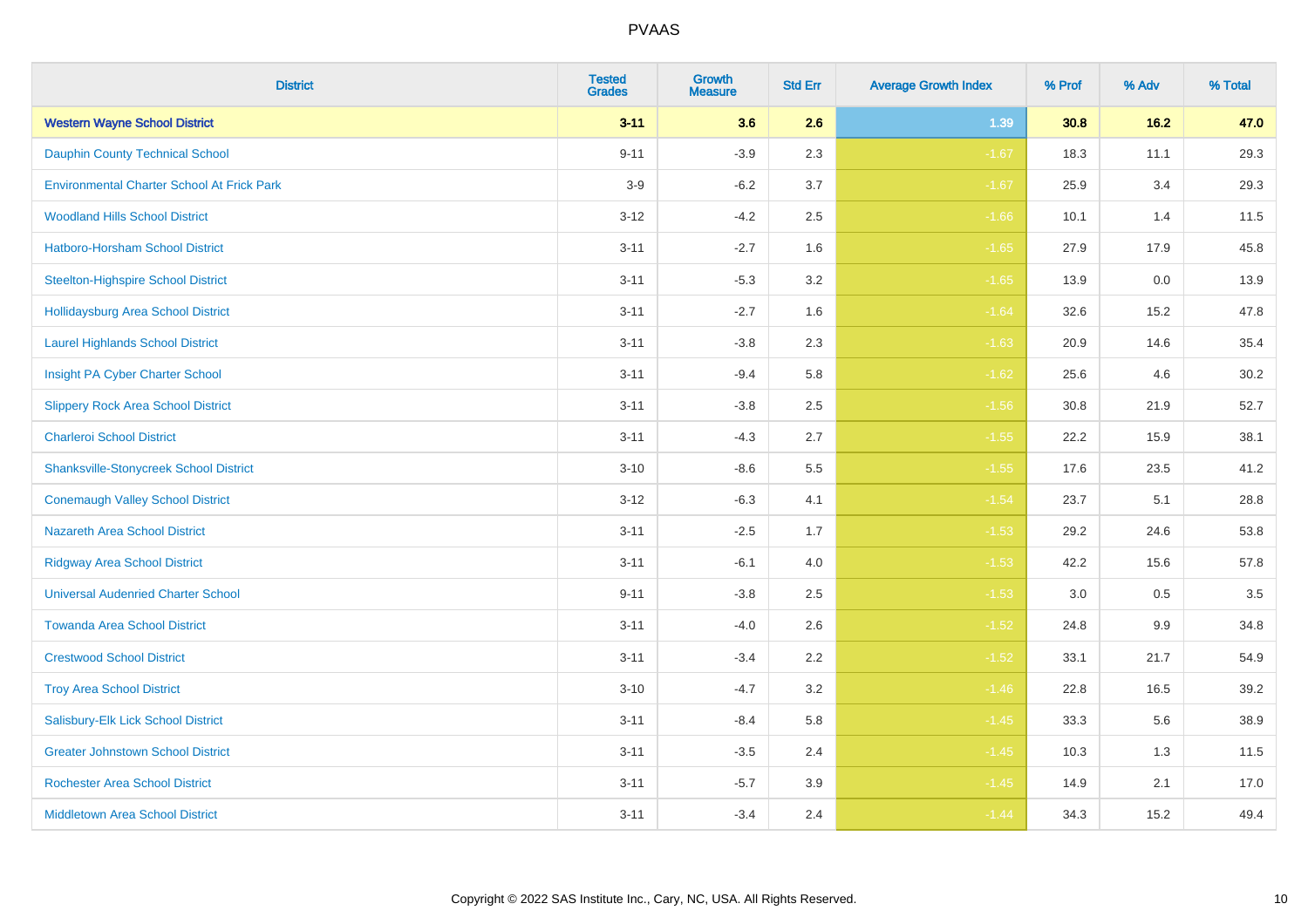| <b>District</b>                                 | <b>Tested</b><br><b>Grades</b> | <b>Growth</b><br><b>Measure</b> | <b>Std Err</b> | <b>Average Growth Index</b> | % Prof | % Adv   | % Total |
|-------------------------------------------------|--------------------------------|---------------------------------|----------------|-----------------------------|--------|---------|---------|
| <b>Western Wayne School District</b>            | $3 - 11$                       | 3.6                             | 2.6            | 1.39                        | 30.8   | 16.2    | 47.0    |
| <b>Weatherly Area School District</b>           | $3 - 11$                       | $-5.8$                          | 4.0            | $-1.44$                     | 32.1   | $8.9\,$ | 41.1    |
| <b>Franklin Area School District</b>            | $3 - 11$                       | $-3.7$                          | 2.6            | $-1.43$                     | 30.5   | 5.9     | 36.4    |
| <b>Chester-Upland School District</b>           | $3 - 11$                       | $-3.6$                          | 2.6            | $-1.38$                     | 1.6    | $0.0\,$ | 1.6     |
| <b>Dubois Area School District</b>              | $3 - 11$                       | $-2.8$                          | 2.0            | $-1.37$                     | 35.5   | 19.0    | 54.6    |
| <b>Northeast Bradford School District</b>       | $3 - 10$                       | $-5.0$                          | 3.7            | $-1.35$                     | 30.6   | 4.8     | 35.5    |
| <b>Rose Tree Media School District</b>          | $3 - 10$                       | $-2.8$                          | 2.1            | $-1.33$                     | 35.2   | 29.6    | 64.8    |
| <b>Southern Fulton School District</b>          | $3 - 11$                       | $-5.1$                          | 4.0            | $-1.29$                     | 21.7   | 13.0    | 34.8    |
| <b>Shenandoah Valley School District</b>        | $3 - 11$                       | $-4.5$                          | 3.5            | $-1.29$                     | 14.3   | 0.0     | 14.3    |
| <b>Bucks County Technical High School</b>       | $9 - 10$                       | $-2.9$                          | 2.2            | $-1.29$                     | 27.7   | 10.4    | 38.2    |
| <b>Keystone Education Center Charter School</b> | $3 - 12$                       | $-6.5$                          | 5.1            | $-1.28$                     | 0.0    | 0.0     | $0.0\,$ |
| <b>Springfield Township School District</b>     | $3 - 11$                       | $-3.9$                          | 3.1            | $-1.27$                     | 37.2   | 30.8    | 68.1    |
| <b>Propel Charter School-Homestead</b>          | $3 - 11$                       | $-5.0$                          | 3.9            | $-1.27$                     | 7.3    | 0.0     | $7.3$   |
| <b>Millville Area School District</b>           | $3 - 12$                       | $-5.6$                          | 4.4            | $-1.26$                     | 31.4   | 11.4    | 42.9    |
| <b>Cornell School District</b>                  | $3 - 11$                       | $-5.5$                          | 4.6            | $-1.20$                     | 11.3   | 3.2     | 14.5    |
| <b>Susquehanna Community School District</b>    | $3 - 11$                       | $-4.5$                          | $3.8\,$        | $-1.19$                     | 31.9   | $8.8\,$ | 40.7    |
| <b>Shaler Area School District</b>              | $3 - 11$                       | $-2.1$                          | 1.8            | $-1.18$                     | 32.0   | 13.0    | 45.0    |
| <b>Beaver Area School District</b>              | $3 - 10$                       | $-3.0$                          | 2.5            | $-1.16$                     | 25.8   | 27.8    | 53.6    |
| Northwestern Lehigh School District             | $3 - 11$                       | $-2.4$                          | 2.1            | $-1.14$                     | 41.7   | 17.9    | 59.5    |
| Harmony Area School District                    | $3 - 10$                       | $-5.7$                          | 5.0            | $-1.13$                     | 33.3   | 0.0     | 33.3    |
| <b>Moshannon Valley School District</b>         | $3 - 10$                       | $-5.1$                          | 4.6            | $-1.12$                     | 25.0   | 12.5    | 37.5    |
| <b>Cameron County School District</b>           | $3 - 12$                       | $-5.0$                          | 4.4            | $-1.12$                     | 34.9   | 4.8     | 39.7    |
| <b>Mahanoy Area School District</b>             | $3 - 10$                       | $-3.4$                          | 3.1            | $-1.07$                     | 21.4   | 8.6     | 30.0    |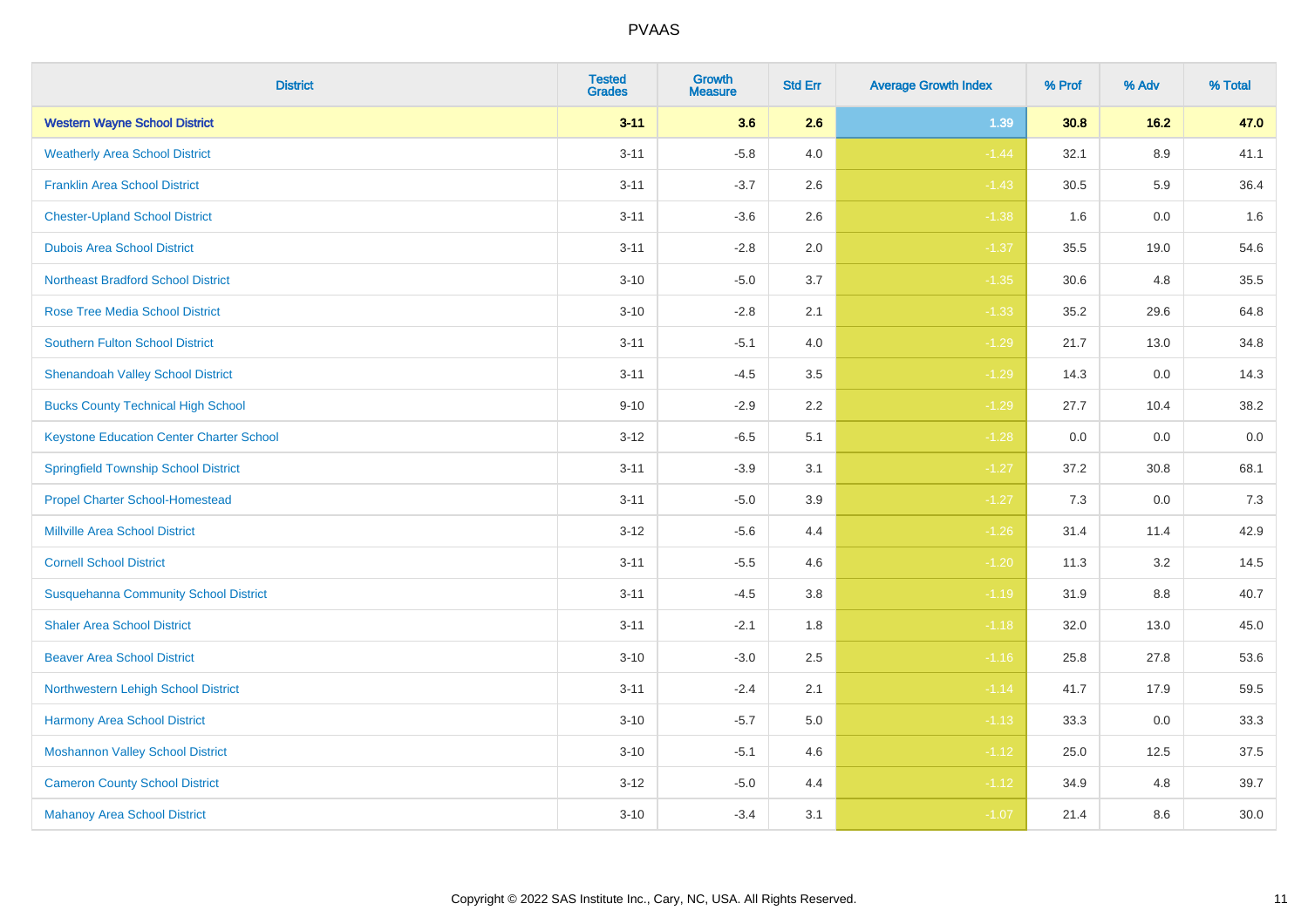| <b>District</b>                             | <b>Tested</b><br><b>Grades</b> | <b>Growth</b><br><b>Measure</b> | <b>Std Err</b> | <b>Average Growth Index</b> | % Prof | % Adv   | % Total |
|---------------------------------------------|--------------------------------|---------------------------------|----------------|-----------------------------|--------|---------|---------|
| <b>Western Wayne School District</b>        | $3 - 11$                       | 3.6                             | 2.6            | 1.39                        | 30.8   | 16.2    | 47.0    |
| <b>Shamokin Area School District</b>        | $3 - 11$                       | $-2.6$                          | 2.5            | $-1.06$                     | 19.6   | $9.8\,$ | 29.3    |
| <b>Sugar Valley Rural Charter School</b>    | $3 - 11$                       | $-3.6$                          | 3.7            | $-0.98$                     | 10.3   | 0.0     | 10.3    |
| <b>Northwest Area School District</b>       | $3 - 10$                       | $-3.2$                          | 3.3            | $-0.97$                     | 30.4   | 13.0    | 43.5    |
| <b>KIPP Dubois Charter School</b>           | $9 - 10$                       | $-3.0$                          | 3.1            | $-0.95$                     | 10.0   | 0.0     | 10.0    |
| <b>Propel Charter School-Montour</b>        | $3 - 10$                       | $-3.4$                          | 3.6            | $-0.93$                     | 7.7    | 0.0     | 7.7     |
| <b>Wyomissing Area School District</b>      | $3 - 12$                       | $-2.4$                          | 2.6            | $-0.92$                     | 25.6   | 28.1    | 53.7    |
| <b>Conneaut School District</b>             | $3 - 12$                       | $-2.3$                          | 2.6            | $-0.91$                     | 27.4   | 9.7     | 37.1    |
| <b>Uniontown Area School District</b>       | $3 - 11$                       | $-2.8$                          | 3.1            | $-0.91$                     | 31.7   | 7.3     | 39.0    |
| <b>Mount Union Area School District</b>     | $3 - 10$                       | $-2.5$                          | 2.8            | $-0.89$                     | 19.8   | 5.8     | 25.6    |
| <b>Reynolds School District</b>             | $3 - 10$                       | $-3.0$                          | 3.5            | $-0.87$                     | 27.3   | 9.1     | 36.4    |
| <b>Carbondale Area School District</b>      | $3 - 10$                       | $-2.8$                          | 3.2            | $-0.87$                     | 27.5   | 2.9     | 30.4    |
| <b>Minersville Area School District</b>     | $3 - 11$                       | $-2.9$                          | 3.4            | $-0.86$                     | 27.4   | 9.7     | 37.1    |
| <b>Northgate School District</b>            | $3 - 11$                       | $-3.0$                          | 3.4            | $-0.85$                     | 35.6   | 6.8     | 42.4    |
| Mastery Charter School - Shoemaker Campus   | $7 - 10$                       | $-2.3$                          | 2.8            | $-0.81$                     | 10.1   | 3.7     | 13.8    |
| <b>Roberto Clemente Charter School</b>      | $3 - 12$                       | $-3.3$                          | 4.1            | $-0.79$                     | 22.7   | 4.6     | 27.3    |
| <b>Bradford Area School District</b>        | $3 - 12$                       | $-1.8$                          | 2.3            | $-0.79$                     | 31.2   | 16.7    | 47.9    |
| Urban Pathways 6-12 Charter School          | $6 - 11$                       | $-4.1$                          | 5.7            | $-0.72$                     | 0.0    | 0.0     | $0.0\,$ |
| <b>Albert Gallatin Area School District</b> | $3 - 11$                       | $-1.7$                          | 2.3            | $-0.72$                     | 31.9   | 20.7    | 52.7    |
| <b>Valley Grove School District</b>         | $3 - 10$                       | $-4.0$                          | 5.5            | $-0.72$                     | 68.4   | 15.8    | 84.2    |
| <b>Norwin School District</b>               | $3 - 11$                       | $-1.1$                          | 1.6            | $-0.70$                     | 37.7   | 27.6    | 65.2    |
| <b>Tri-Valley School District</b>           | $3 - 10$                       | $-2.7$                          | 3.9            | $-0.69$                     | 31.0   | 9.5     | 40.5    |
| <b>Monessen City School District</b>        | $3 - 10$                       | $-3.9$                          | 5.6            | $-0.69$                     | 21.0   | 10.5    | 31.6    |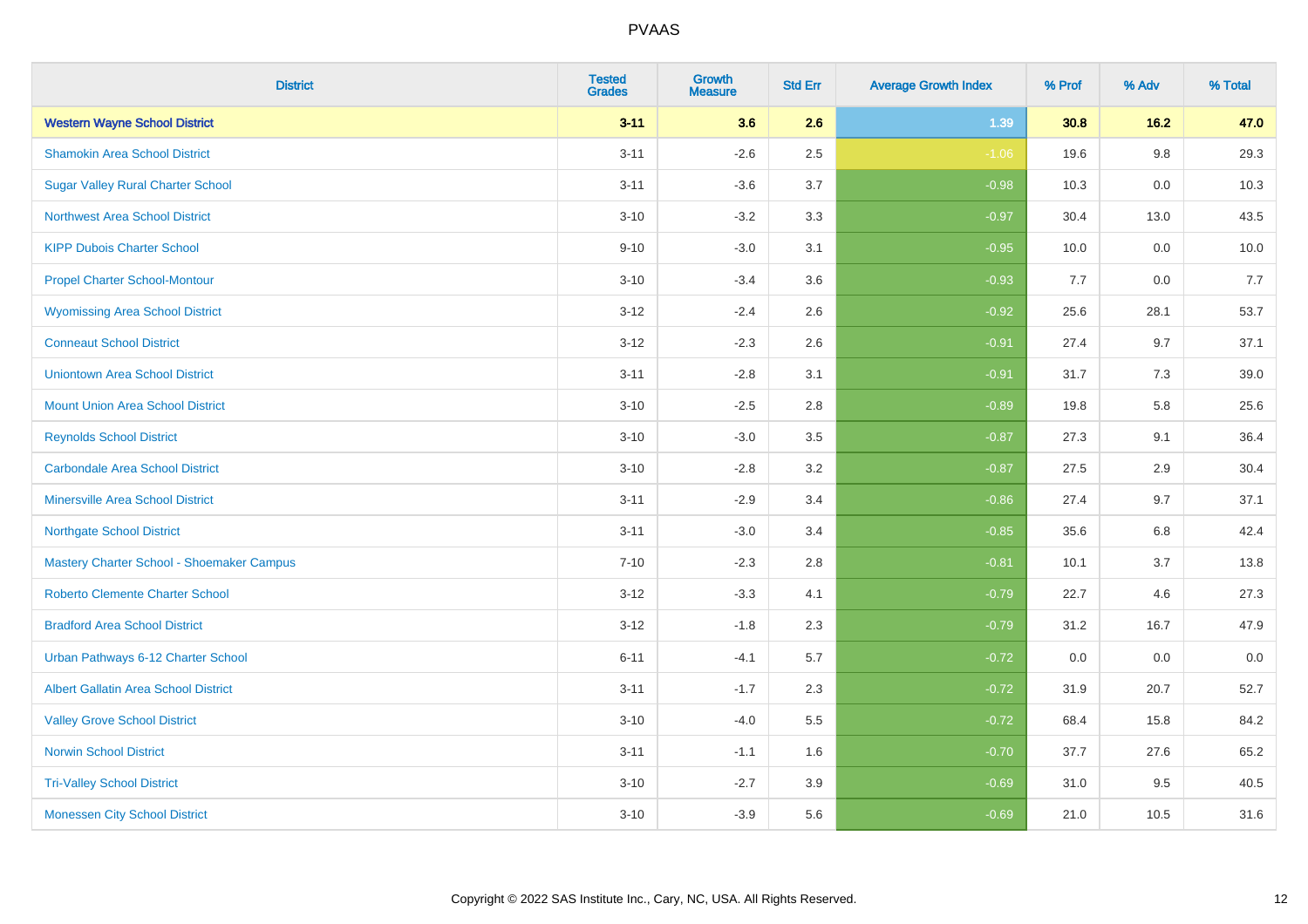| <b>District</b>                                         | <b>Tested</b><br><b>Grades</b> | <b>Growth</b><br><b>Measure</b> | <b>Std Err</b> | <b>Average Growth Index</b> | % Prof | % Adv | % Total |
|---------------------------------------------------------|--------------------------------|---------------------------------|----------------|-----------------------------|--------|-------|---------|
| <b>Western Wayne School District</b>                    | $3 - 11$                       | 3.6                             | 2.6            | 1.39                        | 30.8   | 16.2  | 47.0    |
| Northern Bedford County School District                 | $3 - 11$                       | $-2.3$                          | 3.3            | $-0.69$                     | 26.2   | 16.9  | 43.1    |
| <b>New Brighton Area School District</b>                | $3 - 11$                       | $-2.1$                          | 3.2            | $-0.65$                     | 31.5   | 11.1  | 42.6    |
| Propel Charter School - Braddock Hills                  | $3 - 11$                       | $-2.1$                          | 3.3            | $-0.63$                     | 4.8    | 3.2   | 8.1     |
| <b>Lebanon School District</b>                          | $3 - 11$                       | $-1.2$                          | 1.9            | $-0.63$                     | 15.2   | 6.4   | 21.6    |
| <b>Carlynton School District</b>                        | $3 - 11$                       | $-2.0$                          | 3.2            | $-0.62$                     | 27.9   | 5.2   | 33.1    |
| <b>Bangor Area School District</b>                      | $3 - 12$                       | $-1.2$                          | 2.0            | $-0.60$                     | 25.8   | 12.7  | 38.5    |
| <b>Exeter Township School District</b>                  | $3 - 11$                       | $-1.0$                          | 1.7            | $-0.58$                     | 27.2   | 15.6  | 42.8    |
| South Eastern School District                           | $3 - 11$                       | $-1.0$                          | 1.8            | $-0.55$                     | 36.4   | 17.1  | 53.5    |
| <b>Highlands School District</b>                        | $3 - 11$                       | $-1.3$                          | 2.3            | $-0.55$                     | 32.6   | 10.5  | 43.0    |
| <b>Penns Manor Area School District</b>                 | $3 - 12$                       | $-1.9$                          | 3.5            | $-0.55$                     | 24.2   | 3.8   | 28.0    |
| Center For Student Learning Charter School At Pennsbury | $6 - 12$                       | $-3.3$                          | 6.0            | $-0.55$                     | 23.1   | 0.0   | 23.1    |
| <b>Susq-Cyber Charter School</b>                        | $9 - 11$                       | $-3.2$                          | 5.8            | $-0.54$                     | 23.8   | 4.8   | 28.6    |
| <b>Southeastern Greene School District</b>              | $3 - 10$                       | $-2.3$                          | 4.4            | $-0.53$                     | 29.0   | 9.7   | 38.7    |
| <b>Lakeview School District</b>                         | $3 - 11$                       | $-1.9$                          | 3.5            | $-0.53$                     | 41.5   | 12.3  | 53.8    |
| <b>York Academy Regional Charter School</b>             | $3 - 11$                       | $-2.3$                          | 4.4            | $-0.52$                     | 23.5   | 2.0   | 25.5    |
| <b>Allegheny Valley School District</b>                 | $3 - 11$                       | $-1.9$                          | 3.9            | $-0.48$                     | 31.8   | 11.4  | 43.2    |
| <b>Schuylkill Valley School District</b>                | $3 - 11$                       | $-1.0$                          | 2.2            | $-0.47$                     | 29.8   | 20.2  | 50.0    |
| <b>Chichester School District</b>                       | $3 - 11$                       | $-1.8$                          | 4.2            | $-0.44$                     | 40.0   | 14.0  | 54.0    |
| <b>Farrell Area School District</b>                     | $3 - 11$                       | $-1.9$                          | 4.2            | $-0.44$                     | 9.3    | 11.6  | 20.9    |
| <b>Burrell School District</b>                          | $3 - 11$                       | $-1.5$                          | 3.3            | $-0.44$                     | 27.8   | 17.7  | 45.6    |
| <b>Forest Area School District</b>                      | $3 - 11$                       | $-1.8$                          | 4.7            | $-0.37$                     | 18.9   | 15.1  | 34.0    |
| <b>Westmont Hilltop School District</b>                 | $3 - 11$                       | $-1.0$                          | 2.8            | $-0.36$                     | 33.3   | 14.7  | 48.0    |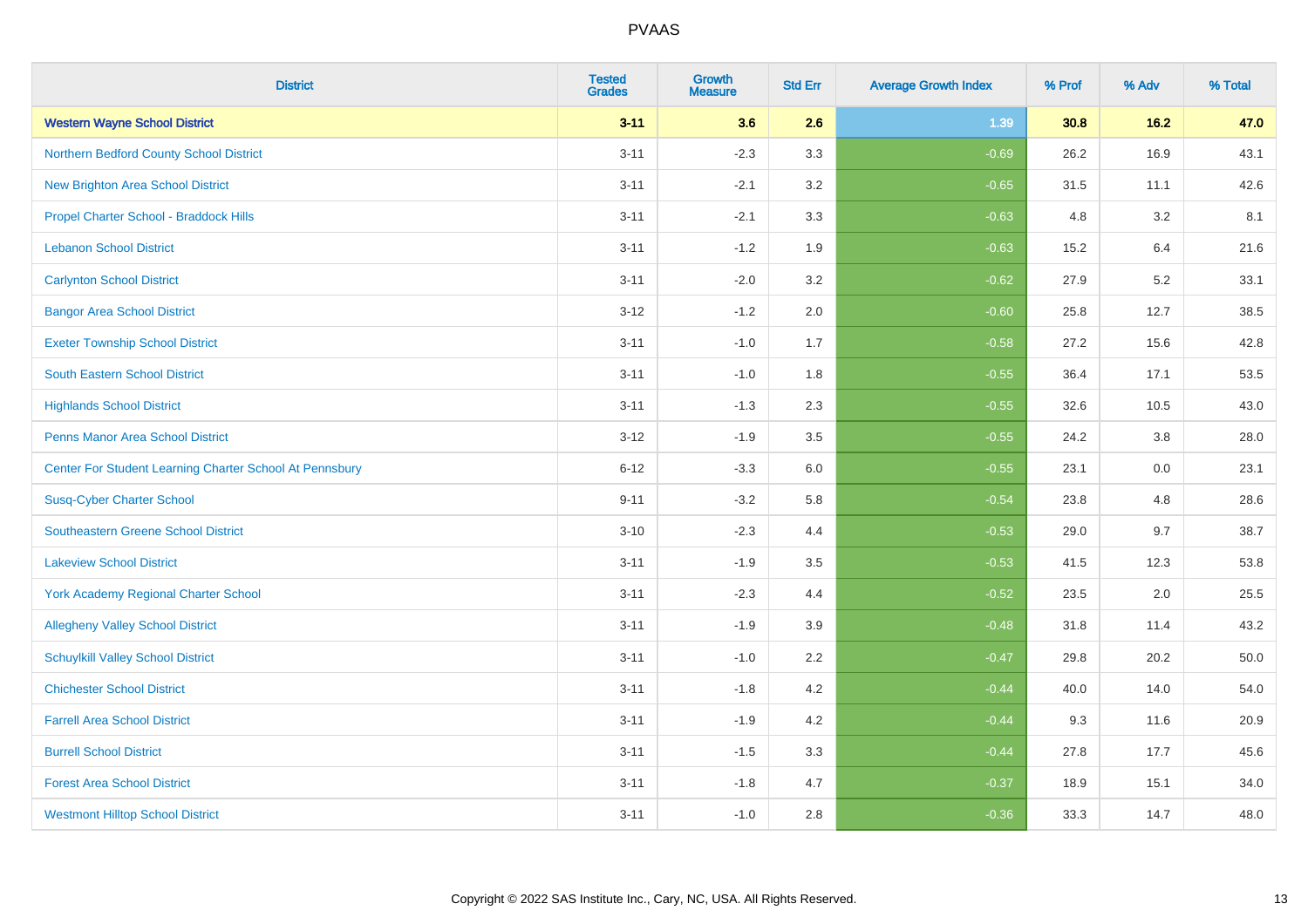| <b>District</b>                             | <b>Tested</b><br><b>Grades</b> | <b>Growth</b><br><b>Measure</b> | <b>Std Err</b> | <b>Average Growth Index</b> | % Prof | % Adv   | % Total |
|---------------------------------------------|--------------------------------|---------------------------------|----------------|-----------------------------|--------|---------|---------|
| <b>Western Wayne School District</b>        | $3 - 11$                       | 3.6                             | 2.6            | 1.39                        | 30.8   | 16.2    | 47.0    |
| <b>Pine Grove Area School District</b>      | $3 - 11$                       | $-1.1$                          | 3.0            | $-0.36$                     | 29.5   | 14.3    | 43.8    |
| <b>Everett Area School District</b>         | $3 - 11$                       | $-1.1$                          | 3.1            | $-0.34$                     | 34.2   | 13.2    | 47.4    |
| <b>MaST Community Charter School</b>        | $3 - 10$                       | $-0.9$                          | 2.5            | $-0.34$                     | 25.0   | 21.6    | 46.6    |
| <b>Clearfield Area School District</b>      | $3 - 10$                       | $-1.3$                          | 3.7            | $-0.34$                     | 43.9   | 24.6    | 68.4    |
| <b>Palmerton Area School District</b>       | $3 - 11$                       | $-0.9$                          | 2.7            | $-0.34$                     | 34.3   | 14.3    | 48.6    |
| <b>Forest City Regional School District</b> | $3 - 12$                       | $-1.2$                          | 3.6            | $-0.33$                     | 26.5   | 8.2     | 34.7    |
| <b>Clairton City School District</b>        | $3 - 11$                       | $-1.6$                          | 5.0            | $-0.32$                     | 3.8    | 0.5     | 4.4     |
| <b>Columbia Borough School District</b>     | $3 - 12$                       | $-1.1$                          | 3.6            | $-0.31$                     | 17.2   | 1.7     | 19.0    |
| Mastery Charter High School-Lenfest Campus  | $7 - 11$                       | $-1.8$                          | 5.8            | $-0.30$                     | 26.3   | 0.0     | 26.3    |
| South Allegheny School District             | $3 - 11$                       | $-0.9$                          | 3.1            | $-0.30$                     | 23.8   | 2.5     | 26.2    |
| <b>Northern Lebanon School District</b>     | $3 - 11$                       | $-0.7$                          | 2.3            | $-0.29$                     | 18.8   | 6.8     | 25.6    |
| <b>Cranberry Area School District</b>       | $3 - 12$                       | $-0.9$                          | 3.1            | $-0.29$                     | 25.5   | 9.7     | 35.2    |
| Ferndale Area School District               | $3 - 10$                       | $-1.1$                          | 4.1            | $-0.27$                     | 21.0   | 7.9     | 29.0    |
| <b>Blacklick Valley School District</b>     | $3 - 11$                       | $-0.9$                          | 3.9            | $-0.23$                     | 7.7    | 7.7     | 15.4    |
| <b>Evergreen Community Charter School</b>   | $6 - 11$                       | $-1.1$                          | 4.7            | $-0.23$                     | 34.6   | 26.9    | 61.5    |
| <b>Claysburg-Kimmel School District</b>     | $3 - 11$                       | $-1.2$                          | 5.2            | $-0.22$                     | 5.0    | $0.0\,$ | $5.0$   |
| <b>Fort Cherry School District</b>          | $3 - 10$                       | $-0.7$                          | 3.1            | $-0.21$                     | 30.6   | 14.1    | 44.7    |
| Jeannette City School District              | $3 - 11$                       | $-0.7$                          | 3.4            | $-0.20$                     | 26.8   | 4.1     | 30.9    |
| South Side Area School District             | $3 - 11$                       | $-0.6$                          | 3.1            | $-0.19$                     | 24.0   | 28.0    | 52.0    |
| <b>Central Greene School District</b>       | $3 - 11$                       | $-0.4$                          | 2.5            | $-0.15$                     | 27.8   | 14.8    | 42.6    |
| <b>Greencastle-Antrim School District</b>   | $3 - 11$                       | $-0.3$                          | 2.0            | $-0.14$                     | 30.9   | 22.2    | 53.1    |
| <b>Portage Area School District</b>         | $3 - 10$                       | $-0.5$                          | 3.3            | $-0.14$                     | 27.0   | 20.6    | 47.6    |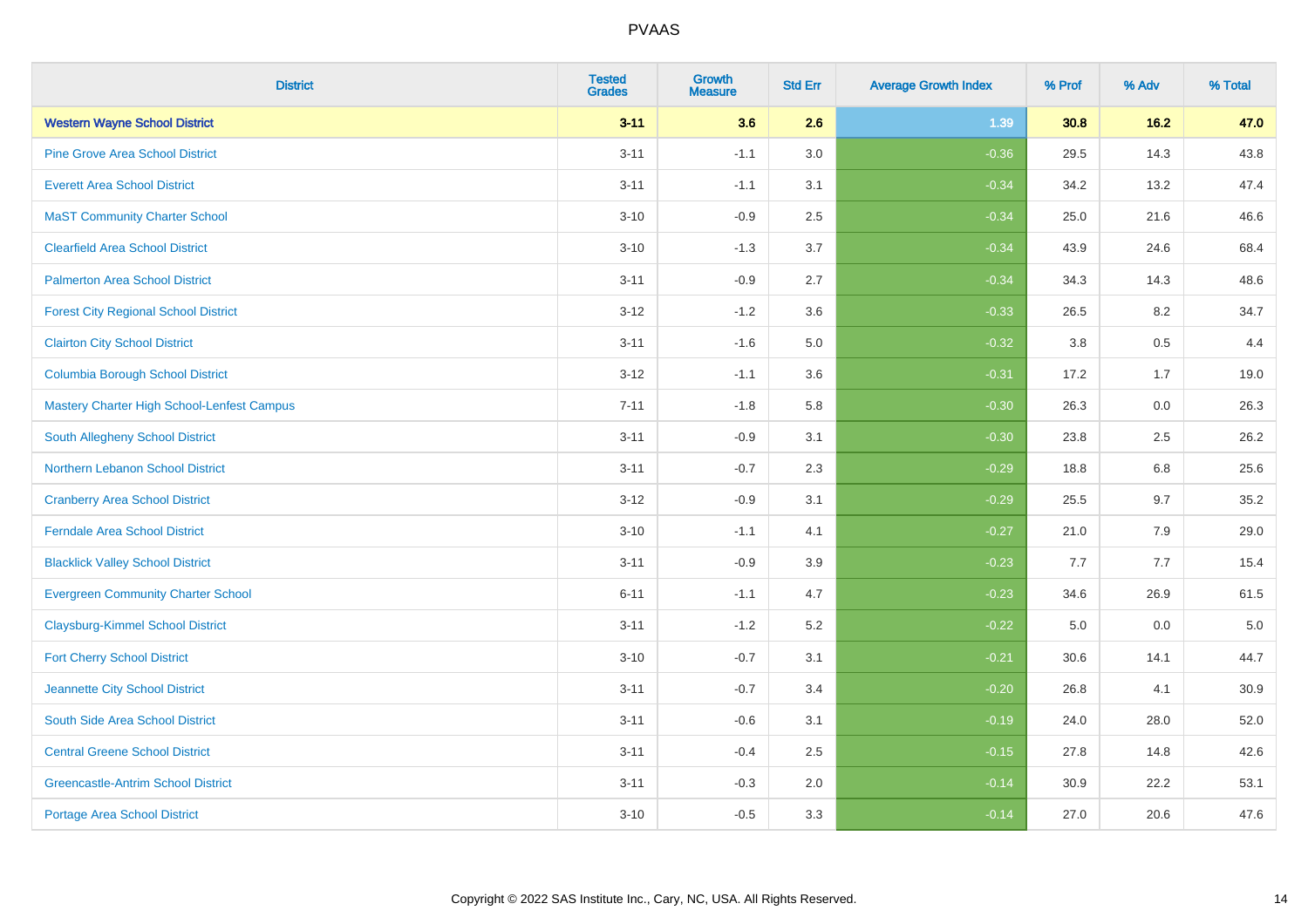| <b>District</b>                                  | <b>Tested</b><br><b>Grades</b> | <b>Growth</b><br><b>Measure</b> | <b>Std Err</b> | <b>Average Growth Index</b> | % Prof | % Adv | % Total |
|--------------------------------------------------|--------------------------------|---------------------------------|----------------|-----------------------------|--------|-------|---------|
| <b>Western Wayne School District</b>             | $3 - 11$                       | 3.6                             | 2.6            | 1.39                        | 30.8   | 16.2  | 47.0    |
| <b>Otto-Eldred School District</b>               | $3 - 11$                       | $-0.5$                          | 3.5            | $-0.13$                     | 35.8   | 10.5  | 46.3    |
| <b>Fairfield Area School District</b>            | $3 - 11$                       | $-0.5$                          | 3.6            | $-0.13$                     | 43.9   | 6.1   | 50.0    |
| <b>Wilson Area School District</b>               | $3 - 11$                       | $-0.3$                          | 2.4            | $-0.12$                     | 35.4   | 14.6  | 50.0    |
| <b>Harrisburg City School District</b>           | $3 - 11$                       | $-0.2$                          | 2.0            | $-0.11$                     | 6.0    | 2.0   | 8.0     |
| <b>Brockway Area School District</b>             | $3 - 11$                       | $-0.4$                          | 3.5            | $-0.11$                     | 41.2   | 13.8  | 55.0    |
| Lehigh Career & Technical Institute              | $10 - 12$                      | $-0.7$                          | 6.3            | $-0.11$                     | 36.4   | 4.6   | 40.9    |
| <b>Freeport Area School District</b>             | $3 - 10$                       | $-0.2$                          | 2.1            | $-0.10$                     | 37.4   | 29.8  | 67.2    |
| <b>Northern Cambria School District</b>          | $3 - 11$                       | $-0.3$                          | 3.4            | $-0.09$                     | 26.5   | 1.2   | 27.7    |
| <b>Warren County School District</b>             | $3 - 11$                       | $-0.1$                          | 1.6            | $-0.06$                     | 26.7   | 9.7   | 36.4    |
| <b>Southern Tioga School District</b>            | $3 - 11$                       | $-0.1$                          | 2.8            | $-0.03$                     | 26.3   | 10.3  | 36.6    |
| Penn Hills School District                       | $3 - 11$                       | 0.0                             | 2.4            | 0.02                        | 18.4   | 7.1   | 25.6    |
| Community Academy Of Philadelphia Charter School | $3 - 11$                       | 0.1                             | 2.6            | 0.06                        | 9.7    | 2.6   | 12.4    |
| Altoona Area School District                     | $3-12$                         | 0.1                             | 1.5            | 0.07                        | 29.0   | 13.8  | 42.8    |
| <b>Central Columbia School District</b>          | $3 - 12$                       | 0.3                             | 2.3            | 0.12                        | 25.4   | 37.6  | 63.0    |
| <b>Garnet Valley School District</b>             | $3 - 10$                       | 0.2                             | 1.7            | 0.13                        | 34.9   | 26.4  | 61.3    |
| <b>Tidioute Community Charter School</b>         | $3 - 11$                       | 0.8                             | 4.4            | 0.19                        | 18.1   | 6.9   | 25.0    |
| <b>Tulpehocken Area School District</b>          | $3 - 12$                       | 1.0                             | 4.9            | 0.20                        | 11.5   | 23.1  | 34.6    |
| <b>Ridley School District</b>                    | $3 - 12$                       | 0.3                             | 1.6            | 0.21                        | 32.0   | 10.7  | 42.6    |
| <b>Hamburg Area School District</b>              | $3 - 11$                       | 0.6                             | 2.4            | 0.25                        | 28.0   | 15.5  | 43.6    |
| <b>Shippensburg Area School District</b>         | $3 - 11$                       | 0.5                             | 1.8            | 0.26                        | 23.5   | 22.8  | 46.3    |
| Jersey Shore Area School District                | $3 - 11$                       | 0.7                             | 2.5            | 0.27                        | 39.3   | 13.6  | 52.9    |
| <b>Marion Center Area School District</b>        | $3 - 10$                       | 0.8                             | 2.9            | 0.27                        | 23.3   | 11.1  | 34.4    |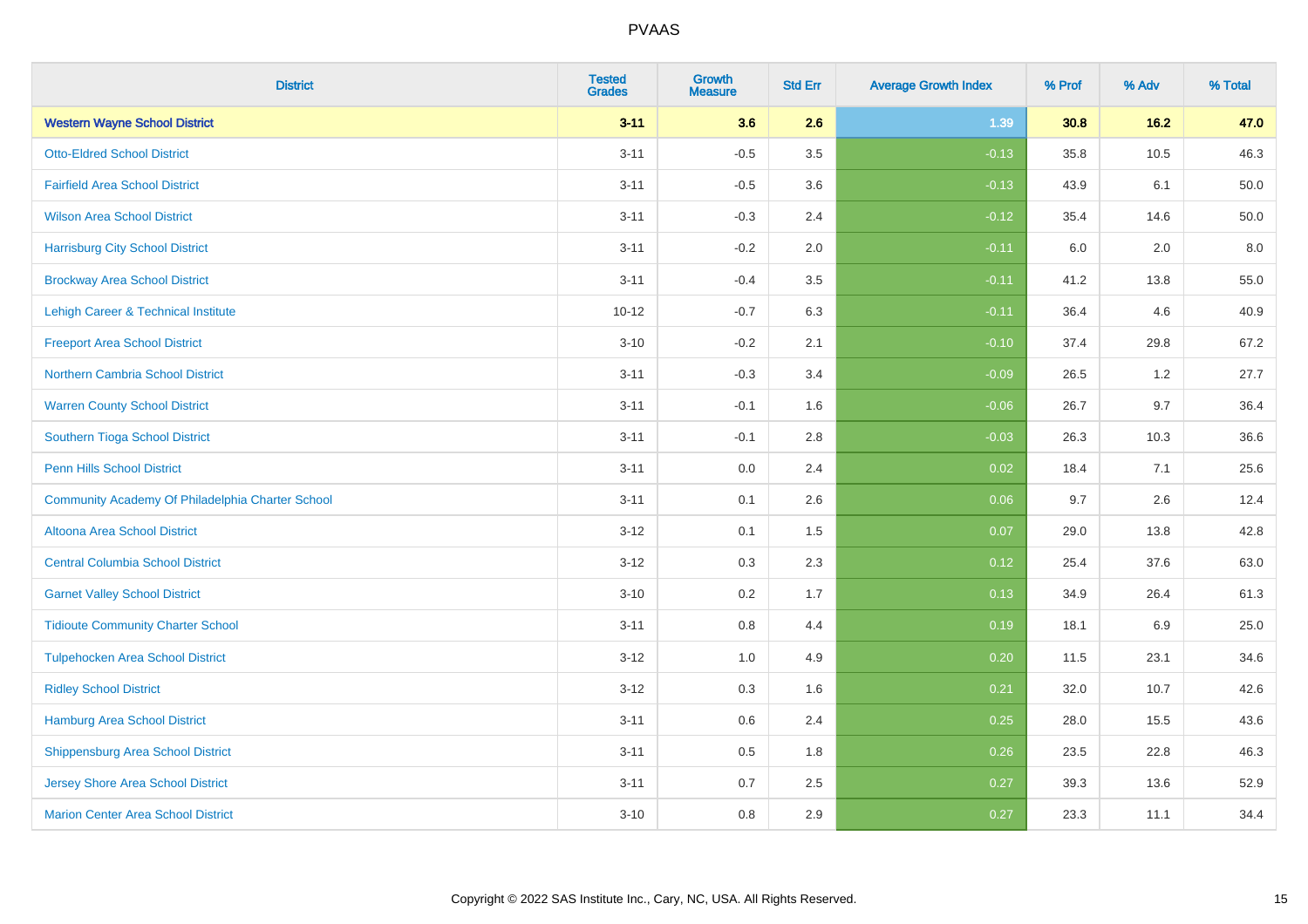| <b>District</b>                                    | <b>Tested</b><br><b>Grades</b> | <b>Growth</b><br><b>Measure</b> | <b>Std Err</b> | <b>Average Growth Index</b> | % Prof | % Adv   | % Total |
|----------------------------------------------------|--------------------------------|---------------------------------|----------------|-----------------------------|--------|---------|---------|
| <b>Western Wayne School District</b>               | $3 - 11$                       | 3.6                             | 2.6            | 1.39                        | 30.8   | 16.2    | 47.0    |
| <b>Tech Freire Charter School</b>                  | $9 - 11$                       | 0.7                             | 2.5            | 0.27                        | 3.6    | 0.0     | 3.6     |
| <b>New Foundations Charter School</b>              | $3 - 11$                       | 0.6                             | 2.2            | 0.29                        | 22.4   | 4.0     | 26.4    |
| South Williamsport Area School District            | $3 - 10$                       | 0.9                             | 3.1            | 0.31                        | 38.4   | 11.6    | 50.0    |
| <b>Hopewell Area School District</b>               | $3 - 11$                       | 0.8                             | 2.6            | 0.31                        | 34.5   | 12.4    | 46.9    |
| <b>Wilson School District</b>                      | $3 - 12$                       | 0.5                             | 1.5            | 0.32                        | 30.4   | 25.5    | 55.9    |
| <b>Avella Area School District</b>                 | $3 - 12$                       | 1.6                             | 4.7            | 0.34                        | 34.8   | 7.2     | 42.0    |
| <b>North Star School District</b>                  | $3 - 11$                       | 1.1                             | 3.3            | 0.34                        | 26.2   | 20.0    | 46.2    |
| <b>Wattsburg Area School District</b>              | $3 - 11$                       | 1.0                             | 2.7            | 0.36                        | 20.4   | 12.4    | 32.7    |
| <b>Upper Adams School District</b>                 | $3 - 11$                       | 0.9                             | 2.5            | 0.37                        | 33.0   | 17.0    | 50.0    |
| Pennsylvania Cyber Charter School                  | $3 - 11$                       | 0.6                             | 1.5            | 0.37                        | 20.8   | 8.1     | 28.9    |
| <b>Reach Cyber Charter School</b>                  | $3 - 11$                       | 1.4                             | 3.6            | 0.40                        | 32.9   | 15.2    | 48.1    |
| <b>Austin Area School District</b>                 | $3 - 11$                       | 2.6                             | 6.0            | 0.43                        | 25.0   | 18.8    | 43.8    |
| <b>Brentwood Borough School District</b>           | $3 - 11$                       | 1.3                             | 3.0            | 0.44                        | 20.2   | 16.0    | 36.2    |
| <b>MaST Community Charter School II</b>            | $3 - 10$                       | 1.4                             | 3.0            | 0.45                        | 16.1   | 4.6     | 20.7    |
| Philadelphia Electrical & Tech Charter High School | $10 - 10$                      | 1.2                             | 2.6            | 0.45                        | 0.9    | $0.0\,$ | 0.9     |
| <b>Annville-Cleona School District</b>             | $3 - 12$                       | 1.1                             | 2.4            | 0.45                        | 34.8   | 13.6    | 48.5    |
| <b>Daniel Boone Area School District</b>           | $3 - 12$                       | 0.9                             | 1.9            | 0.46                        | 28.9   | 22.0    | 51.0    |
| Juniata Valley School District                     | $3 - 11$                       | 1.6                             | 3.2            | 0.51                        | 23.1   | 9.4     | 32.5    |
| Shenango Area School District                      | $3 - 11$                       | 1.7                             | 3.2            | 0.52                        | 41.4   | 13.8    | 55.3    |
| <b>Seneca Valley School District</b>               | $3 - 11$                       | $0.8\,$                         | 1.4            | 0.54                        | 40.6   | 25.2    | 65.8    |
| <b>Oley Valley School District</b>                 | $3 - 11$                       | 1.4                             | 2.4            | 0.56                        | 37.4   | 23.9    | 61.4    |
| <b>Upper Moreland Township School District</b>     | $3 - 11$                       | 1.1                             | 2.0            | 0.56                        | 24.8   | 26.6    | 51.3    |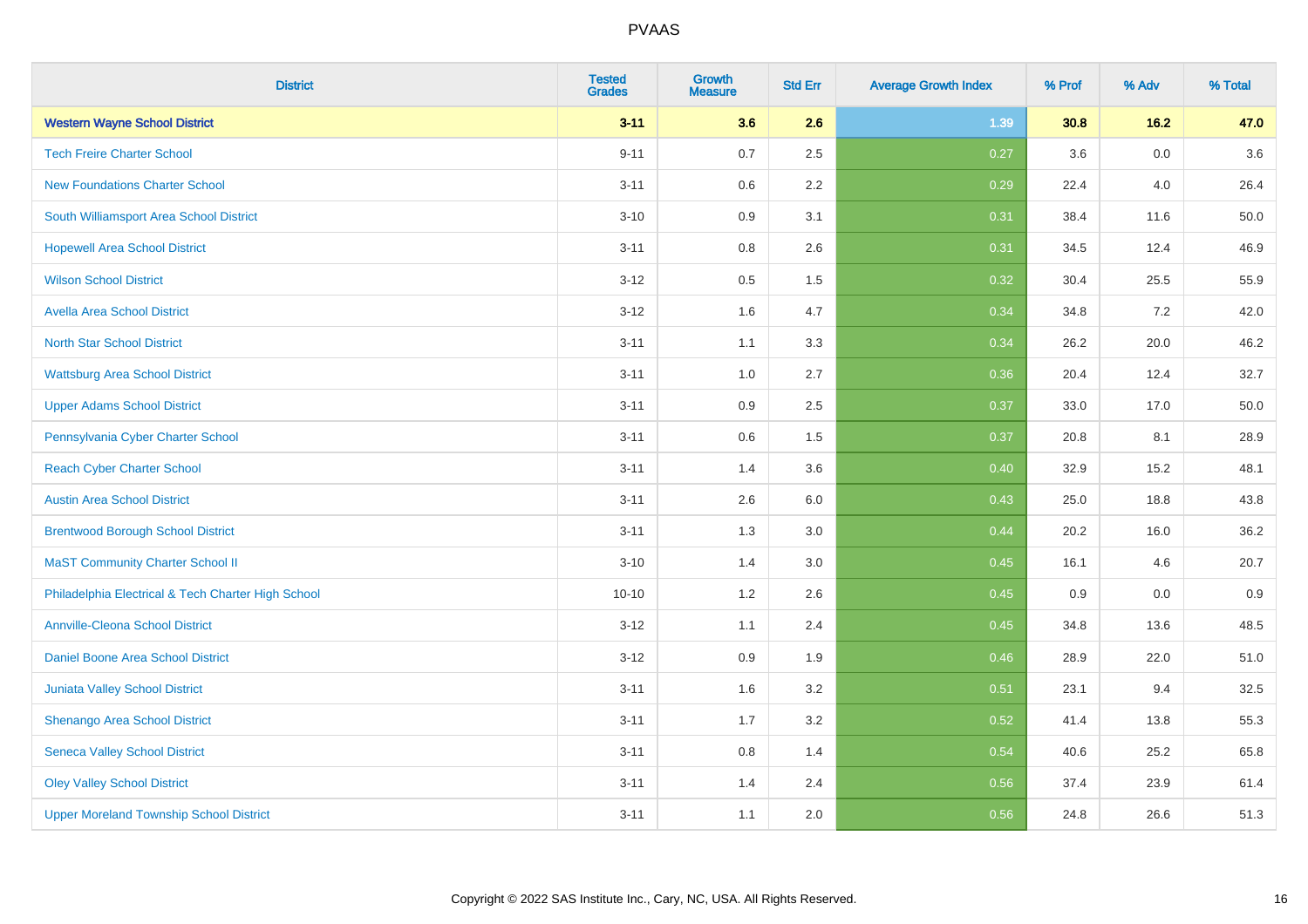| <b>District</b>                          | <b>Tested</b><br><b>Grades</b> | <b>Growth</b><br><b>Measure</b> | <b>Std Err</b> | <b>Average Growth Index</b> | % Prof | % Adv | % Total |
|------------------------------------------|--------------------------------|---------------------------------|----------------|-----------------------------|--------|-------|---------|
| <b>Western Wayne School District</b>     | $3 - 11$                       | 3.6                             | 2.6            | 1.39                        | 30.8   | 16.2  | 47.0    |
| <b>Abington School District</b>          | $3 - 10$                       | 0.9                             | 1.6            | 0.57                        | 29.7   | 28.7  | 58.4    |
| <b>Sullivan County School District</b>   | $3 - 10$                       | 2.5                             | 4.3            | 0.58                        | 43.6   | 7.7   | 51.3    |
| <b>Bethlehem-Center School District</b>  | $3 - 10$                       | 2.1                             | 3.5            | 0.59                        | 32.3   | 4.6   | 36.9    |
| <b>Bensalem Township School District</b> | $3 - 11$                       | 1.0                             | 1.6            | 0.63                        | 24.3   | 10.7  | 34.9    |
| <b>Belmont Charter School</b>            | $3 - 10$                       | 2.2                             | 3.4            | 0.64                        | 5.3    | 1.8   | 7.0     |
| Mastery Charter School - Pickett Campus  | $6 - 10$                       | 2.7                             | 4.2            | 0.65                        | 20.6   | 0.0   | 20.6    |
| <b>Union School District</b>             | $3 - 12$                       | 2.5                             | 3.7            | 0.69                        | 17.9   | 10.4  | 28.4    |
| <b>Springfield School District</b>       | $3 - 11$                       | 1.2                             | 1.7            | 0.69                        | 31.8   | 25.2  | 56.9    |
| <b>Williams Valley School District</b>   | $3 - 11$                       | 2.6                             | 3.7            | 0.69                        | 17.0   | 5.1   | 22.0    |
| <b>Mercer Area School District</b>       | $3 - 11$                       | 2.2                             | 3.1            | 0.70                        | 24.4   | 11.8  | 36.2    |
| <b>Forest Hills School District</b>      | $3 - 11$                       | 1.8                             | 2.5            | 0.71                        | 28.8   | 10.3  | 39.1    |
| <b>Tunkhannock Area School District</b>  | $3 - 11$                       | 1.4                             | 2.0            | 0.71                        | 29.8   | 18.1  | 47.9    |
| <b>School Lane Charter School</b>        | $3 - 11$                       | 2.6                             | 3.6            | 0.72                        | 23.1   | 18.7  | 41.8    |
| <b>Lewisburg Area School District</b>    | $3 - 11$                       | 1.7                             | 2.4            | 0.72                        | 35.9   | 35.9  | 71.8    |
| Penn-Delco School District               | $3 - 11$                       | 1.3                             | 1.8            | 0.75                        | 26.5   | 12.6  | 39.1    |
| North Clarion County School District     | $3 - 12$                       | 3.4                             | 4.1            | 0.83                        | 45.0   | 18.8  | 63.8    |
| <b>Moon Area School District</b>         | $3 - 11$                       | 1.5                             | 1.8            | 0.86                        | 34.5   | 25.5  | 60.0    |
| <b>Blackhawk School District</b>         | $3 - 11$                       | 2.0                             | 2.3            | 0.87                        | 34.6   | 20.7  | 55.3    |
| Aspira Bilingual Cyber Charter School    | $3 - 11$                       | 5.1                             | 5.8            | 0.87                        | 4.8    | 0.0   | 4.8     |
| Hope For Hyndman Charter School          | $3 - 11$                       | 5.1                             | 5.8            | 0.88                        | 14.3   | 7.1   | 21.4    |
| <b>Pottstown School District</b>         | $3 - 12$                       | 2.0                             | 2.2            | 0.88                        | 19.4   | 6.2   | 25.6    |
| <b>Clarion Area School District</b>      | $3 - 11$                       | 3.2                             | 3.7            | 0.88                        | 31.7   | 13.3  | 45.0    |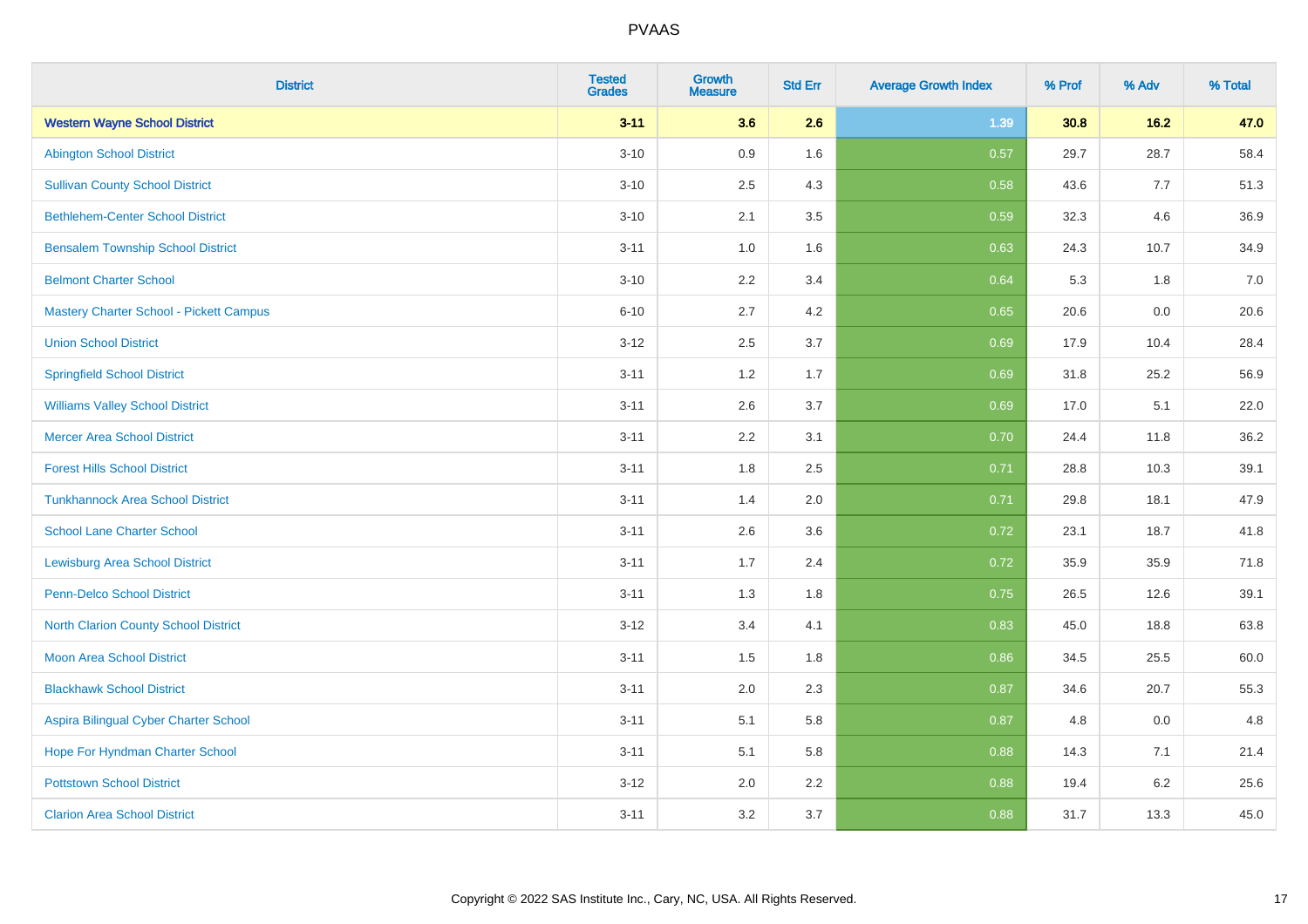| <b>District</b>                                 | <b>Tested</b><br><b>Grades</b> | <b>Growth</b><br><b>Measure</b> | <b>Std Err</b> | <b>Average Growth Index</b> | % Prof | % Adv  | % Total |
|-------------------------------------------------|--------------------------------|---------------------------------|----------------|-----------------------------|--------|--------|---------|
| <b>Western Wayne School District</b>            | $3 - 11$                       | 3.6                             | 2.6            | 1.39                        | 30.8   | $16.2$ | 47.0    |
| <b>Eastern Lancaster County School District</b> | $3-12$                         | 2.9                             | 3.2            | 0.91                        | 35.2   | 36.4   | 71.6    |
| <b>Centennial School District</b>               | $3 - 10$                       | 1.5                             | 1.5            | 0.98                        | 23.6   | 12.4   | 36.0    |
| <b>West Jefferson Hills School District</b>     | $3 - 11$                       | 1.9                             | 1.9            | 0.99                        | 34.8   | 27.3   | 62.1    |
| <b>Galeton Area School District</b>             | $3 - 11$                       | 5.4                             | 5.4            | 1.01                        | 33.3   | 22.2   | 55.6    |
| Esperanza Academy Charter School                | $4 - 11$                       | 2.1                             | 2.1            | 1.01                        | 14.2   | 3.6    | 17.8    |
| <b>Brownsville Area School District</b>         | $3 - 12$                       | 3.9                             | 3.8            | 1.04                        | 22.0   | 8.5    | 30.5    |
| <b>Sharpsville Area School District</b>         | $3 - 11$                       | 3.8                             | 3.7            | 1.04                        | 41.1   | 23.2   | 64.3    |
| <b>Bermudian Springs School District</b>        | $3 - 11$                       | 2.5                             | 2.4            | 1.05                        | 31.8   | 23.5   | 55.3    |
| <b>Haverford Township School District</b>       | $3 - 11$                       | 1.4                             | 1.4            | 1.05                        | 36.7   | 26.3   | 63.0    |
| <b>Athens Area School District</b>              | $3 - 11$                       | 2.6                             | 2.3            | 1.11                        | 34.9   | 12.3   | 47.3    |
| <b>Southeast Delco School District</b>          | $3 - 10$                       | 3.9                             | 3.5            | 1.12                        | 18.6   | 3.4    | 22.0    |
| Esperanza Cyber Charter School                  | $3 - 11$                       | 7.1                             | 6.1            | 1.15                        | 8.8    | 2.9    | 11.8    |
| People For People Charter School                | $3-12$                         | 6.4                             | 5.6            | 1.15                        | 2.4    | 0.0    | 2.4     |
| <b>Newport School District</b>                  | $3-12$                         | $3.8\,$                         | 3.3            | 1.17                        | 38.8   | 10.4   | 49.2    |
| <b>Solanco School District</b>                  | $3 - 11$                       | 2.2                             | 1.8            | 1.18                        | 27.2   | 15.0   | 42.3    |
| <b>Upper Dublin School District</b>             | $3 - 12$                       | 2.1                             | 1.8            | 1.19                        | 34.7   | 30.0   | 64.7    |
| <b>Bellwood-Antis School District</b>           | $3 - 10$                       | 3.5                             | 2.8            | 1.24                        | 40.9   | 19.4   | 60.2    |
| <b>Bloomsburg Area School District</b>          | $3 - 10$                       | 4.3                             | 3.4            | 1.26                        | 36.5   | 20.6   | 57.1    |
| Johnsonburg Area School District                | $3 - 11$                       | 5.0                             | 3.9            | 1.27                        | 35.5   | 11.8   | 47.4    |
| <b>Purchase Line School District</b>            | $3 - 12$                       | 4.3                             | 3.3            | 1.30                        | 32.3   | 9.0    | 41.4    |
| Pennsylvania Virtual Charter School             | $3 - 11$                       | 4.4                             | 3.4            | 1.31                        | 29.8   | 21.2   | 51.0    |
| <b>Ringgold School District</b>                 | $3 - 11$                       | 2.9                             | 2.2            | 1.32                        | 23.8   | 13.3   | 37.1    |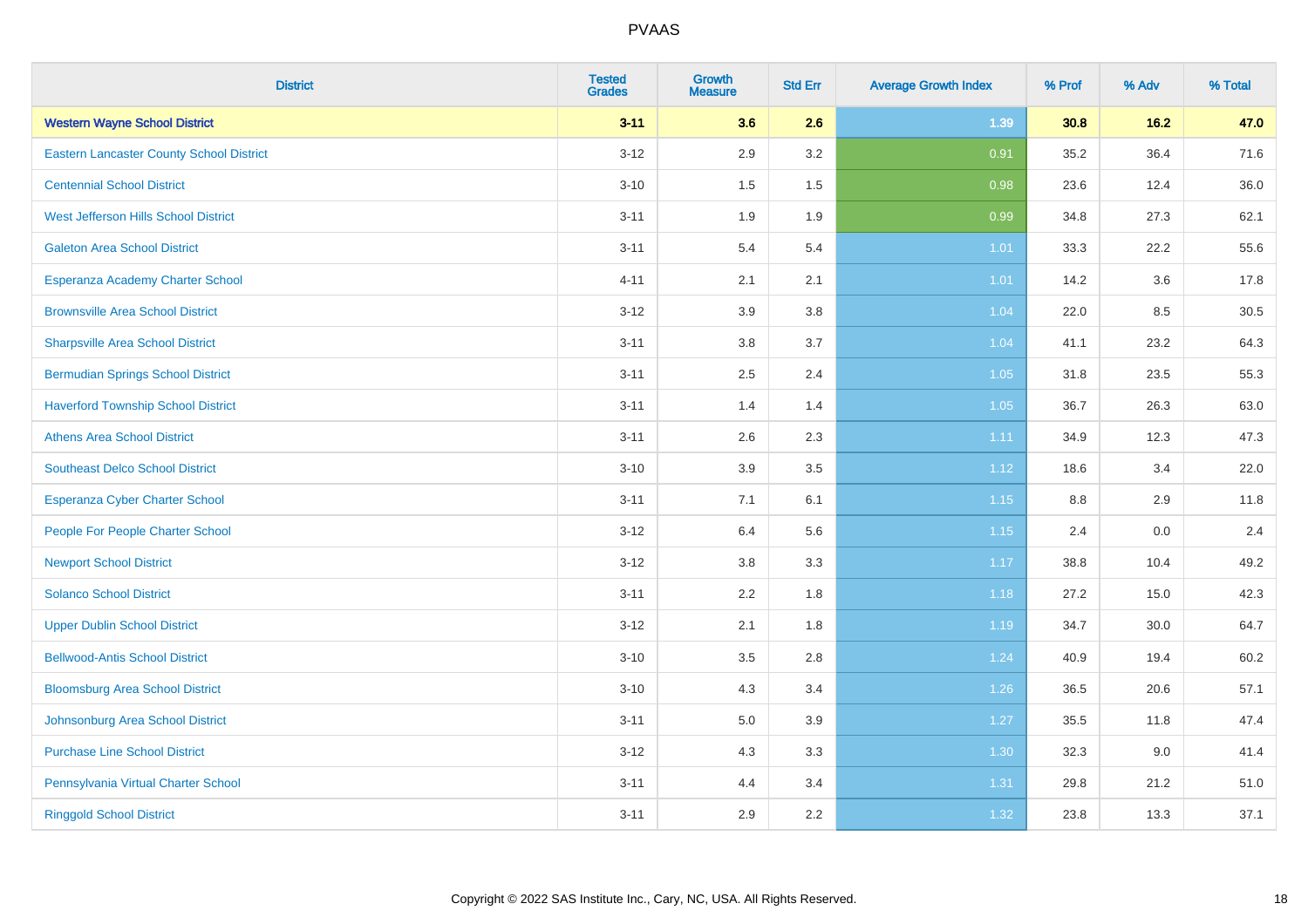| <b>District</b>                                | <b>Tested</b><br><b>Grades</b> | <b>Growth</b><br><b>Measure</b> | <b>Std Err</b> | <b>Average Growth Index</b> | % Prof | % Adv  | % Total |
|------------------------------------------------|--------------------------------|---------------------------------|----------------|-----------------------------|--------|--------|---------|
| <b>Western Wayne School District</b>           | $3 - 11$                       | 3.6                             | 2.6            | 1.39                        | 30.8   | 16.2   | 47.0    |
| <b>Keystone School District</b>                | $3 - 11$                       | 7.8                             | 5.7            | 1.37                        | 35.0   | 45.0   | 80.0    |
| Philipsburg-Osceola Area School District       | $3 - 11$                       | 4.1                             | 3.0            | 1.37                        | 22.5   | 16.2   | 38.8    |
| <b>Chestnut Ridge School District</b>          | $3 - 12$                       | 4.0                             | 2.9            | 1.38                        | 33.2   | 11.0   | 44.2    |
| <b>Conemaugh Township Area School District</b> | $3 - 12$                       | 4.8                             | 3.5            | 1.39                        | 30.9   | 27.8   | 58.8    |
| <b>Western Wayne School District</b>           | $3 - 11$                       | 3.6                             | 2.6            | 1.39                        | 30.8   | $16.2$ | 47.0    |
| <b>Mastery Charter School - Thomas Campus</b>  | $3 - 10$                       | 7.9                             | 5.7            | 1.39                        | 12.5   | 0.0    | 12.5    |
| <b>Midd-West School District</b>               | $3 - 11$                       | 3.6                             | 2.6            | 1.42                        | 28.6   | 25.0   | 53.6    |
| <b>Conestoga Valley School District</b>        | $3 - 11$                       | 2.4                             | 1.7            | 1.43                        | 35.0   | 23.5   | 58.5    |
| Susquehanna Township School District           | $3 - 12$                       | 3.9                             | 2.7            | 1.45                        | 19.0   | 13.1   | 32.0    |
| <b>Northern Potter School District</b>         | $3 - 12$                       | 6.8                             | 4.6            | 1.48                        | 30.6   | 11.1   | 41.7    |
| South Western School District                  | $3 - 12$                       | 2.5                             | 1.7            | 1.48                        | 36.2   | 19.7   | 55.9    |
| <b>Smethport Area School District</b>          | $3 - 12$                       | 5.8                             | 3.8            | 1.52                        | 24.6   | 20.0   | 44.6    |
| <b>Gateway School District</b>                 | $3 - 11$                       | 3.1                             | 2.0            | 1.55                        | 35.7   | 18.5   | 54.2    |
| <b>Fort Leboeuf School District</b>            | $3 - 11$                       | 3.5                             | 2.2            | 1.58                        | 32.0   | 16.8   | 48.8    |
| <b>Salisbury Township School District</b>      | $3 - 11$                       | 5.8                             | 3.6            | 1.62                        | 24.4   | 12.6   | 37.0    |
| <b>Halifax Area School District</b>            | $3 - 11$                       | 5.8                             | 3.5            | 1.64                        | 32.1   | 18.9   | 50.9    |
| Dr Robert Ketterer Charter School Inc          | $6 - 12$                       | 7.1                             | 4.3            | 1.66                        | 7.3    | 1.7    | 9.0     |
| <b>Waynesboro Area School District</b>         | $3 - 12$                       | 3.0                             | 1.8            | 1.67                        | 26.0   | 23.5   | 49.5    |
| <b>West Shore School District</b>              | $3 - 12$                       | 2.2                             | 1.3            | 1.68                        | 31.8   | 15.2   | 47.1    |
| <b>Penn-Trafford School District</b>           | $3 - 11$                       | 2.9                             | 1.8            | 1.68                        | 46.3   | 26.2   | 72.5    |
| <b>Port Allegany School District</b>           | $3 - 11$                       | 6.5                             | 3.7            | 1.74                        | 26.4   | 11.3   | 37.7    |
| <b>Multicultural Academy Charter School</b>    | $9 - 11$                       | 6.0                             | 3.4            | 1.77                        | 12.3   | 0.0    | 12.3    |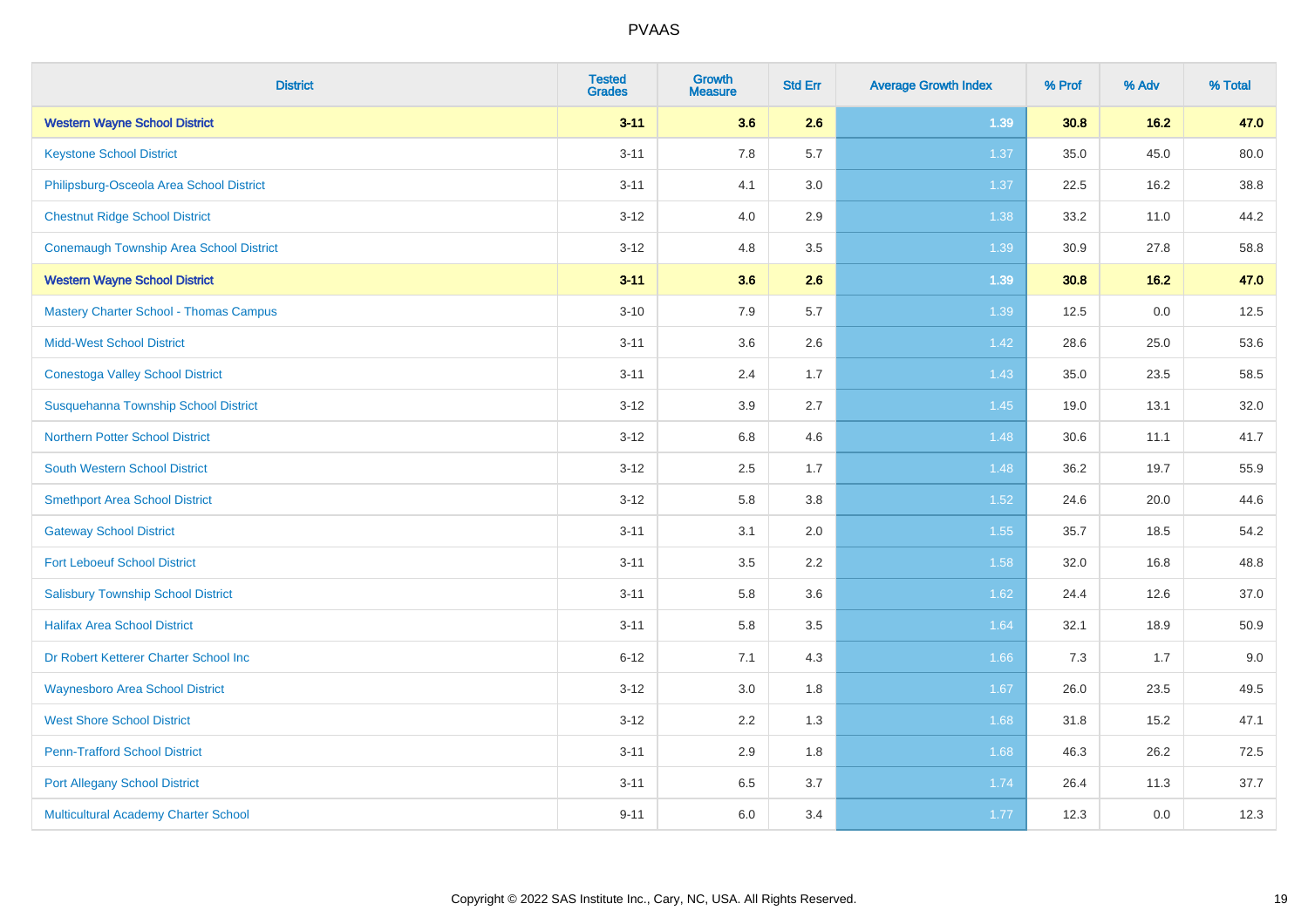| <b>District</b>                                | <b>Tested</b><br><b>Grades</b> | Growth<br><b>Measure</b> | <b>Std Err</b> | <b>Average Growth Index</b> | % Prof | % Adv | % Total |
|------------------------------------------------|--------------------------------|--------------------------|----------------|-----------------------------|--------|-------|---------|
| <b>Western Wayne School District</b>           | $3 - 11$                       | 3.6                      | 2.6            | 1.39                        | 30.8   | 16.2  | 47.0    |
| <b>Wyalusing Area School District</b>          | $3 - 12$                       | 5.7                      | 3.2            | 1.78                        | 38.6   | 12.9  | 51.4    |
| <b>Leechburg Area School District</b>          | $3 - 11$                       | 7.0                      | 3.9            | 1.79                        | 37.7   | 4.9   | 42.6    |
| Mt Lebanon School District                     | $3 - 11$                       | 2.4                      | 1.3            | 1.79                        | 39.3   | 37.4  | 76.8    |
| <b>Sayre Area School District</b>              | $3 - 11$                       | 5.8                      | 3.2            | 1.81                        | 30.3   | 21.0  | 51.3    |
| <b>Perkiomen Valley School District</b>        | $3 - 11$                       | 2.7                      | 1.5            | 1.83                        | 35.0   | 25.3  | 60.3    |
| <b>Central Valley School District</b>          | $3 - 10$                       | 4.7                      | 2.6            | 1.83                        | 37.8   | 18.5  | 56.3    |
| <b>Eastern Lebanon County School District</b>  | $3 - 11$                       | 4.0                      | 2.1            | 1.89                        | 23.5   | 11.5  | 35.0    |
| <b>United School District</b>                  | $3 - 11$                       | 6.3                      | 3.3            | 1.89                        | 38.8   | 16.3  | 55.0    |
| <b>Spring Grove Area School District</b>       | $3 - 11$                       | 3.9                      | 2.0            | 1.90                        | 30.0   | 23.0  | 53.0    |
| <b>Oswayo Valley School District</b>           | $3 - 12$                       | 9.9                      | 5.1            | 1.93                        | 26.5   | 44.1  | 70.6    |
| South Middleton School District                | $3 - 11$                       | 4.4                      | $2.2\,$        | 1.95                        | 31.1   | 16.4  | 47.5    |
| Pennsylvania Distance Learning Charter School  | $3 - 12$                       | $6.8\,$                  | 3.4            | 1.99                        | 19.8   | 6.2   | 25.9    |
| <b>Benton Area School District</b>             | $3 - 10$                       | 8.1                      | 4.0            | 2.01                        | 35.7   | 28.6  | 64.3    |
| <b>Keystone Central School District</b>        | $3 - 11$                       | 3.6                      | 1.8            | 2.04                        | 27.1   | 14.6  | 41.8    |
| Northampton Area School District               | $3 - 11$                       | 3.2                      | 1.5            | 2.05                        | 29.8   | 17.9  | 47.7    |
| Northeastern York School District              | $3 - 11$                       | 3.8                      | 1.8            | 2.11                        | 32.7   | 21.0  | 53.7    |
| <b>Muncy School District</b>                   | $3 - 11$                       | 6.9                      | 3.3            | 2.12                        | 37.6   | 18.8  | 56.4    |
| <b>Mckeesport Area School District</b>         | $3 - 12$                       | 4.6                      | 2.2            | 2.14                        | 21.1   | 4.4   | 25.5    |
| <b>Brookville Area School District</b>         | $3 - 11$                       | $6.8\,$                  | 3.1            | 2.19                        | 46.1   | 14.6  | 60.7    |
| <b>Mastery Charter School - Hardy Williams</b> | $3 - 11$                       | 6.6                      | 3.0            | 2.21                        | 24.7   | 1.2   | 25.9    |
| <b>Blue Ridge School District</b>              | $3 - 11$                       | 8.3                      | 3.7            | 2.24                        | 29.6   | 9.3   | 38.9    |
| <b>Wallingford-Swarthmore School District</b>  | $3 - 10$                       | 5.0                      | 2.2            | 2.25                        | 33.3   | 37.1  | 70.4    |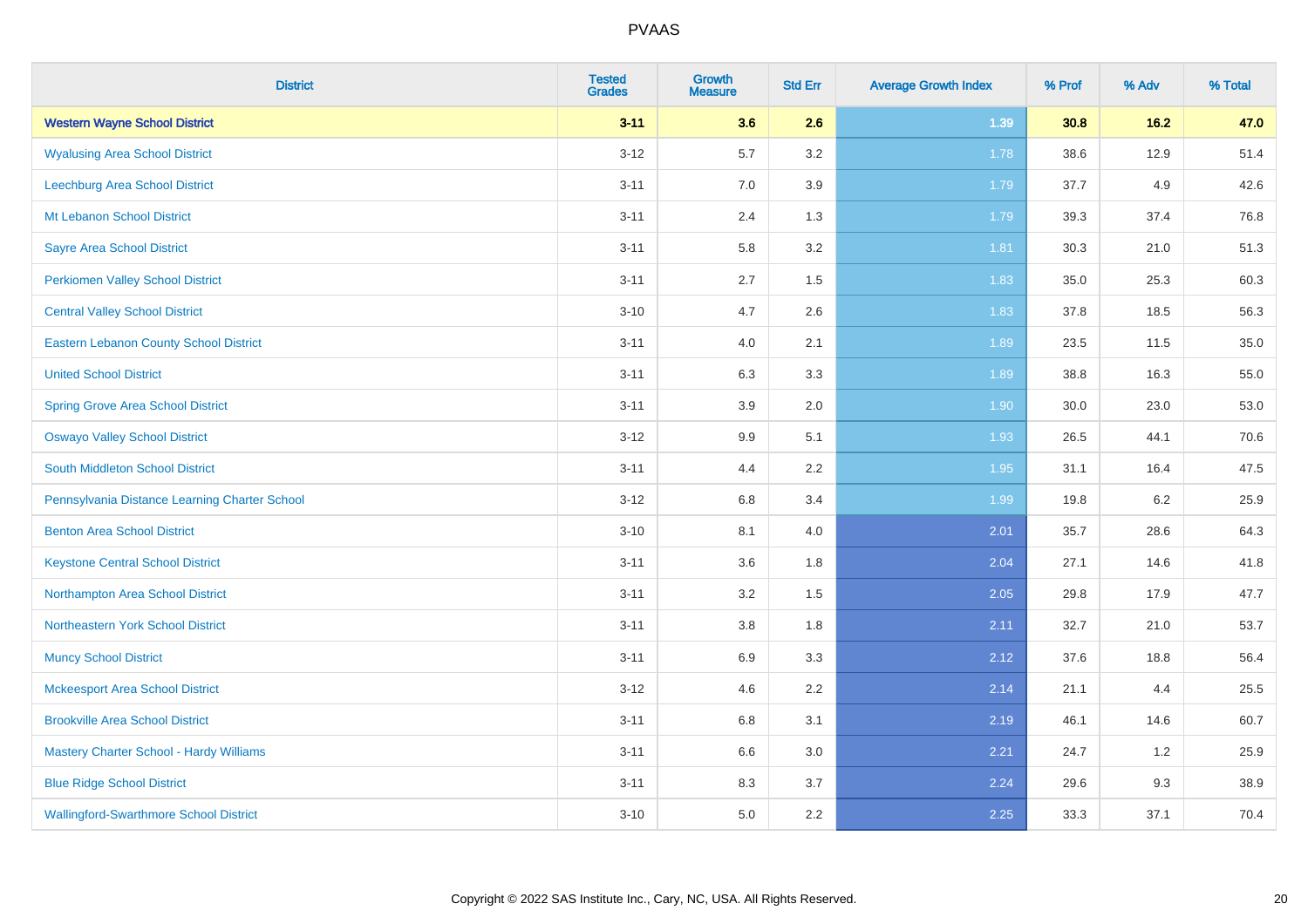| <b>District</b>                                    | <b>Tested</b><br><b>Grades</b> | <b>Growth</b><br><b>Measure</b> | <b>Std Err</b> | <b>Average Growth Index</b> | % Prof | % Adv  | % Total |
|----------------------------------------------------|--------------------------------|---------------------------------|----------------|-----------------------------|--------|--------|---------|
| <b>Western Wayne School District</b>               | $3 - 11$                       | 3.6                             | 2.6            | 1.39                        | 30.8   | $16.2$ | 47.0    |
| <b>Glendale School District</b>                    | $3 - 10$                       | 7.9                             | 3.5            | 2.25                        | 42.6   | 9.3    | 51.8    |
| <b>East Pennsboro Area School District</b>         | $3 - 11$                       | 4.8                             | 2.1            | 2.26                        | 36.8   | 16.9   | 53.7    |
| <b>Brandywine Heights Area School District</b>     | $3 - 11$                       | 5.8                             | 2.6            | 2.27                        | 27.7   | 28.6   | 56.2    |
| Huntingdon Area School District                    | $3 - 11$                       | 5.8                             | 2.6            | 2.28                        | 27.8   | 17.4   | 45.2    |
| <b>Red Lion Area School District</b>               | $3 - 11$                       | 4.5                             | 1.9            | 2.31                        | 32.3   | 21.5   | 53.8    |
| <b>Bentworth School District</b>                   | $3 - 11$                       | 7.0                             | 3.0            | 2.36                        | 26.6   | 17.0   | 43.6    |
| Northern Lehigh School District                    | $3 - 12$                       | 6.1                             | 2.5            | 2.42                        | 21.4   | 18.0   | 39.3    |
| <b>Homer-Center School District</b>                | $3 - 11$                       | 8.8                             | 3.5            | 2.53                        | 38.0   | 17.7   | 55.8    |
| Northern Tioga School District                     | $3 - 12$                       | 6.8                             | 2.6            | 2.64                        | 25.0   | 16.9   | 41.9    |
| <b>Palisades School District</b>                   | $3 - 11$                       | 7.7                             | 2.9            | 2.66                        | 27.8   | 20.3   | 48.1    |
| <b>Commonwealth Charter Academy Charter School</b> | $3 - 10$                       | 4.2                             | 1.6            | 2.68                        | 27.0   | 15.6   | 42.5    |
| <b>Bedford Area School District</b>                | $3 - 11$                       | 6.4                             | 2.4            | 2.68                        | 31.0   | 20.6   | 51.6    |
| Saint Marys Area School District                   | $3 - 11$                       | 6.0                             | 2.2            | 2.69                        | 35.4   | 18.3   | 53.7    |
| <b>Crawford Central School District</b>            | $3 - 11$                       | 5.7                             | 2.1            | 2.71                        | 26.4   | 15.8   | 42.1    |
| <b>Tamaqua Area School District</b>                | $3-12$                         | 6.5                             | 2.4            | 2.72                        | 34.3   | 17.5   | 51.8    |
| <b>Donegal School District</b>                     | $3-12$                         | 5.9                             | 2.2            | 2.72                        | 34.1   | 23.1   | 57.2    |
| <b>Great Valley School District</b>                | $3 - 11$                       | 5.4                             | 2.0            | 2.77                        | 33.8   | 33.5   | 67.3    |
| South Butler County School District                | $3 - 10$                       | 6.3                             | 2.2            | 2.80                        | 37.8   | 19.2   | 57.0    |
| <b>Canton Area School District</b>                 | $3 - 11$                       | 8.4                             | 2.9            | 2.92                        | 13.8   | 23.0   | 36.8    |
| <b>Bald Eagle Area School District</b>             | $3 - 11$                       | 7.6                             | 2.5            | 3.00                        | 31.6   | 15.6   | 47.3    |
| <b>Line Mountain School District</b>               | $3 - 11$                       | 11.7                            | 3.9            | 3.01                        | 40.4   | 42.3   | 82.7    |
| <b>Lower Dauphin School District</b>               | $3 - 11$                       | 5.3                             | 1.8            | 3.03                        | 30.6   | 26.8   | 57.5    |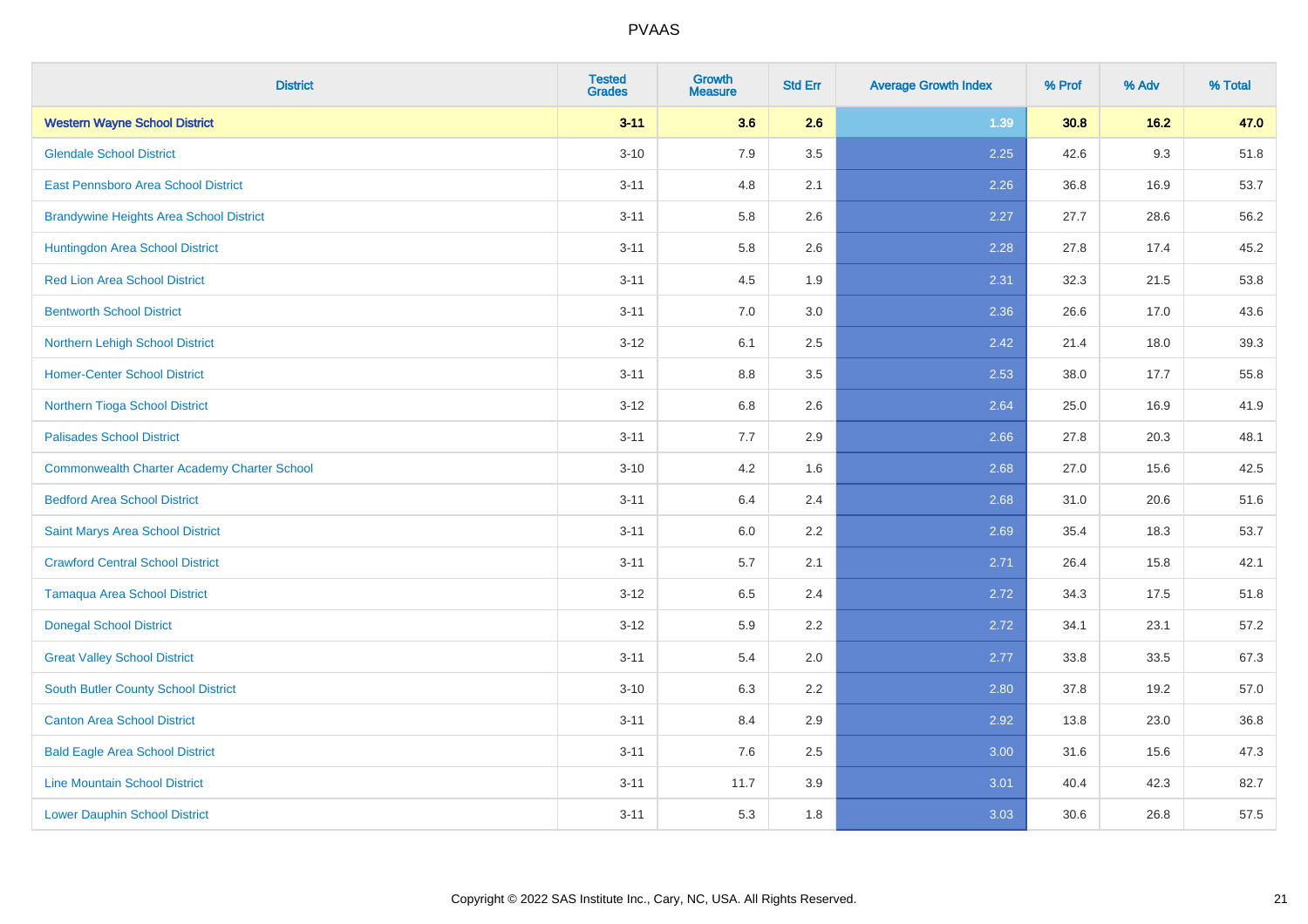| <b>District</b>                                 | <b>Tested</b><br><b>Grades</b> | <b>Growth</b><br><b>Measure</b> | <b>Std Err</b> | <b>Average Growth Index</b> | % Prof | % Adv  | % Total |
|-------------------------------------------------|--------------------------------|---------------------------------|----------------|-----------------------------|--------|--------|---------|
| <b>Western Wayne School District</b>            | $3 - 11$                       | 3.6                             | 2.6            | 1.39                        | 30.8   | $16.2$ | 47.0    |
| Allegheny-Clarion Valley School District        | $3 - 10$                       | 12.3                            | 4.1            | 3.03                        | 33.3   | 19.0   | 52.4    |
| <b>Upper Perkiomen School District</b>          | $3 - 11$                       | 5.7                             | 1.9            | 3.04                        | 25.4   | 19.9   | 45.4    |
| <b>Kane Area School District</b>                | $3 - 10$                       | 8.8                             | 2.9            | 3.07                        | 31.4   | 19.8   | 51.2    |
| Capital Area School for the Arts Charter School | $9 - 11$                       | 14.2                            | 4.5            | 3.13                        | 27.5   | 30.0   | 57.5    |
| <b>Greenwood School District</b>                | $3 - 11$                       | 11.3                            | 3.6            | 3.14                        | 31.2   | 32.8   | 63.9    |
| 21st Century Cyber Charter School               | $6 - 12$                       | 6.6                             | 2.1            | 3.16                        | 29.0   | 21.8   | 50.8    |
| <b>Avon Grove Charter School</b>                | $3 - 11$                       | $9.8\,$                         | 3.1            | 3.18                        | 32.4   | 26.0   | 58.4    |
| <b>Apollo-Ridge School District</b>             | $3 - 12$                       | 9.5                             | 3.0            | 3.23                        | 34.0   | 9.4    | 43.4    |
| <b>Penncrest School District</b>                | $3 - 11$                       | 6.0                             | 1.9            | 3.24                        | 31.1   | 16.9   | 48.0    |
| Upper Dauphin Area School District              | $3 - 11$                       | 16.5                            | 5.1            | 3.26                        | 37.5   | 26.8   | 64.3    |
| <b>Steel Valley School District</b>             | $3 - 11$                       | 11.1                            | 3.3            | 3.33                        | 34.8   | 10.1   | 44.9    |
| South Fayette Township School District          | $3 - 11$                       | 6.0                             | 1.8            | 3.33                        | 32.2   | 38.3   | 70.5    |
| <b>Bellefonte Area School District</b>          | $3 - 11$                       | 6.7                             | 2.0            | 3.34                        | 28.8   | 21.5   | 50.2    |
| <b>Conrad Weiser Area School District</b>       | $3 - 11$                       | 7.1                             | 2.1            | 3.34                        | 28.2   | 14.4   | 42.6    |
| <b>Kutztown Area School District</b>            | $3-12$                         | 9.3                             | 2.8            | 3.34                        | 38.5   | 14.6   | 53.2    |
| Wilmington Area School District                 | $3 - 11$                       | 11.1                            | 3.3            | 3.37                        | 29.8   | 26.2   | 56.0    |
| <b>Fairview School District</b>                 | $3 - 11$                       | 8.3                             | 2.4            | 3.43                        | 41.9   | 34.9   | 76.7    |
| <b>Mars Area School District</b>                | $3 - 10$                       | 6.6                             | 1.9            | 3.45                        | 36.7   | 32.4   | 69.1    |
| <b>North Pocono School District</b>             | $3 - 11$                       | 13.1                            | 3.7            | 3.54                        | 31.4   | 33.3   | 64.7    |
| <b>York Suburban School District</b>            | $3 - 11$                       | 7.4                             | 2.1            | 3.55                        | 24.9   | 31.2   | 56.1    |
| Oil City Area School District                   | $3 - 11$                       | $8.6\,$                         | 2.4            | 3.56                        | 29.1   | 13.1   | 42.2    |
| <b>Tredyffrin-Easttown School District</b>      | $3 - 10$                       | 8.7                             | 2.4            | 3.57                        | 35.2   | 35.8   | 71.0    |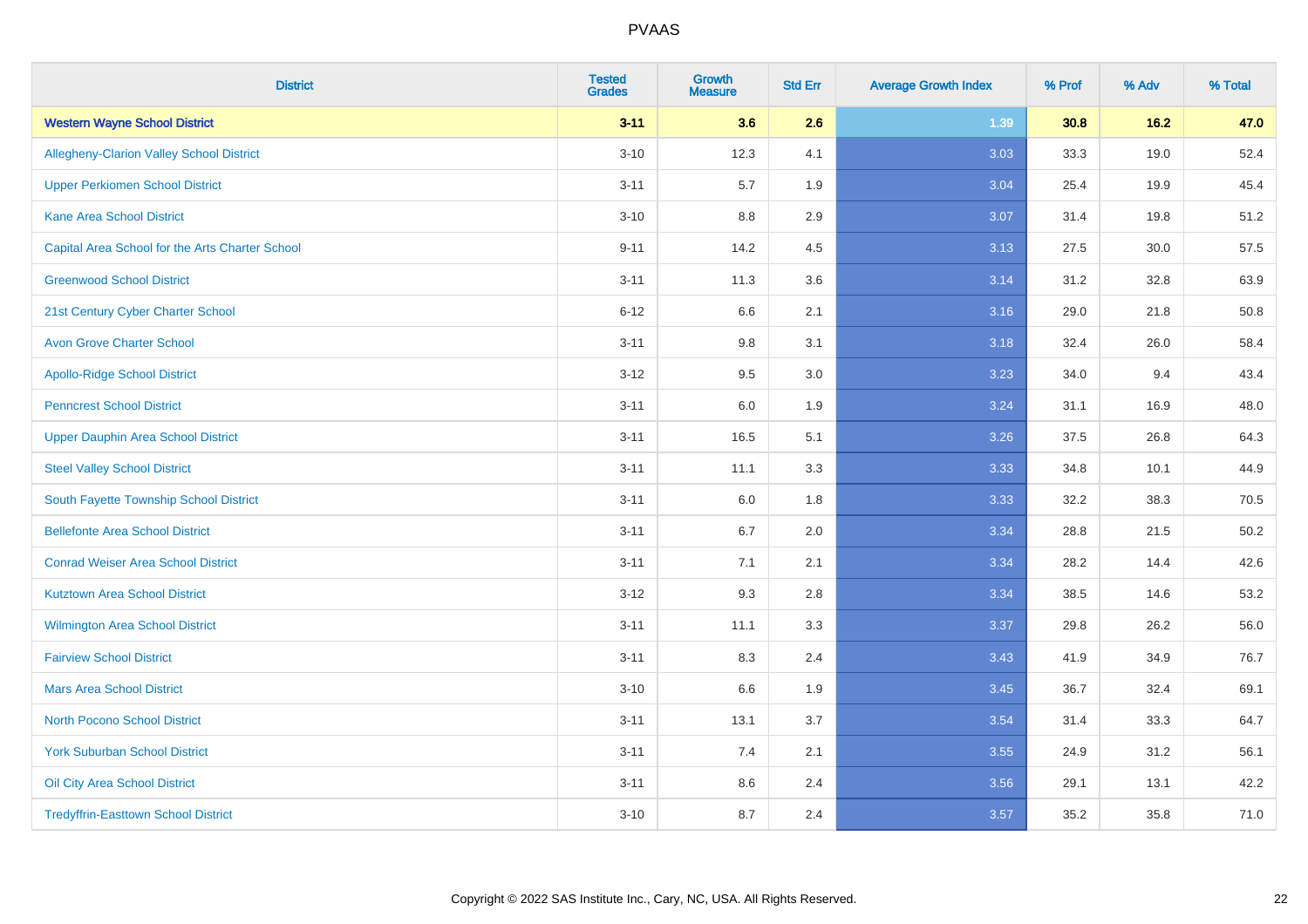| <b>District</b>                           | <b>Tested</b><br><b>Grades</b> | <b>Growth</b><br><b>Measure</b> | <b>Std Err</b> | <b>Average Growth Index</b> | % Prof | % Adv   | % Total |
|-------------------------------------------|--------------------------------|---------------------------------|----------------|-----------------------------|--------|---------|---------|
| <b>Western Wayne School District</b>      | $3 - 11$                       | 3.6                             | 2.6            | 1.39                        | 30.8   | 16.2    | 47.0    |
| <b>William Penn School District</b>       | $3 - 12$                       | 7.0                             | 1.9            | 3.61                        | 14.0   | $7.2\,$ | 21.3    |
| <b>Reading School District</b>            | $3 - 11$                       | 4.3                             | 1.2            | 3.71                        | 16.8   | $6.0\,$ | 22.8    |
| <b>Spring Cove School District</b>        | $3 - 11$                       | 9.1                             | 2.4            | 3.77                        | 31.8   | 25.4    | 57.1    |
| <b>Dover Area School District</b>         | $3 - 12$                       | 7.1                             | 1.9            | 3.78                        | 33.0   | 18.7    | 51.7    |
| <b>Hampton Township School District</b>   | $3 - 11$                       | 7.4                             | 2.0            | 3.79                        | 37.9   | 39.2    | 77.0    |
| <b>Juniata County School District</b>     | $3 - 12$                       | 7.7                             | 2.0            | 3.81                        | 22.9   | 18.9    | 41.8    |
| <b>Hazleton Area School District</b>      | $3 - 11$                       | 6.0                             | 1.6            | 3.85                        | 20.5   | 9.0     | 29.5    |
| <b>Warrior Run School District</b>        | $3 - 11$                       | 10.5                            | 2.7            | 3.86                        | 34.1   | 16.8    | 50.9    |
| <b>Dallas School District</b>             | $3 - 11$                       | 8.1                             | 2.1            | 3.87                        | 32.4   | 22.4    | 54.8    |
| <b>Phoenixville Area School District</b>  | $3 - 11$                       | 7.3                             | 1.8            | 3.96                        | 32.3   | 27.6    | 59.8    |
| Abington Heights School District          | $3 - 11$                       | 6.7                             | 1.7            | 4.00                        | 33.8   | 31.7    | 65.5    |
| <b>Radnor Township School District</b>    | $3 - 12$                       | 7.5                             | 1.9            | 4.03                        | 33.0   | 38.3    | 71.3    |
| Downingtown Area School District          | $3 - 11$                       | 4.4                             | 1.1            | 4.06                        | 30.1   | 32.0    | 62.2    |
| <b>Ephrata Area School District</b>       | $3 - 11$                       | 6.8                             | 1.7            | 4.08                        | 31.6   | 17.1    | 48.8    |
| <b>Valley View School District</b>        | $3 - 11$                       | 9.3                             | 2.2            | 4.18                        | 26.6   | 23.1    | 49.7    |
| <b>Elizabethtown Area School District</b> | $3 - 12$                       | 7.1                             | 1.7            | 4.19                        | 36.4   | 27.6    | 64.0    |
| <b>Laurel School District</b>             | $3 - 11$                       | 13.0                            | 3.1            | 4.19                        | 30.3   | 15.7    | 46.1    |
| Pennsylvania Leadership Charter School    | $3 - 11$                       | 8.0                             | 1.9            | 4.22                        | 33.1   | 27.8    | 60.9    |
| <b>Wallenpaupack Area School District</b> | $3 - 11$                       | 8.8                             | 2.1            | 4.28                        | 28.5   | 18.9    | 47.4    |
| Maritime Academy Charter School           | $3 - 10$                       | 13.2                            | 3.1            | 4.29                        | 24.0   | 1.3     | 25.3    |
| <b>Coudersport Area School District</b>   | $3 - 11$                       | 14.8                            | 3.4            | 4.33                        | 34.7   | 28.0    | 62.7    |
| <b>West Allegheny School District</b>     | $3 - 12$                       | 8.6                             | 2.0            | 4.34                        | 37.3   | 27.2    | 64.5    |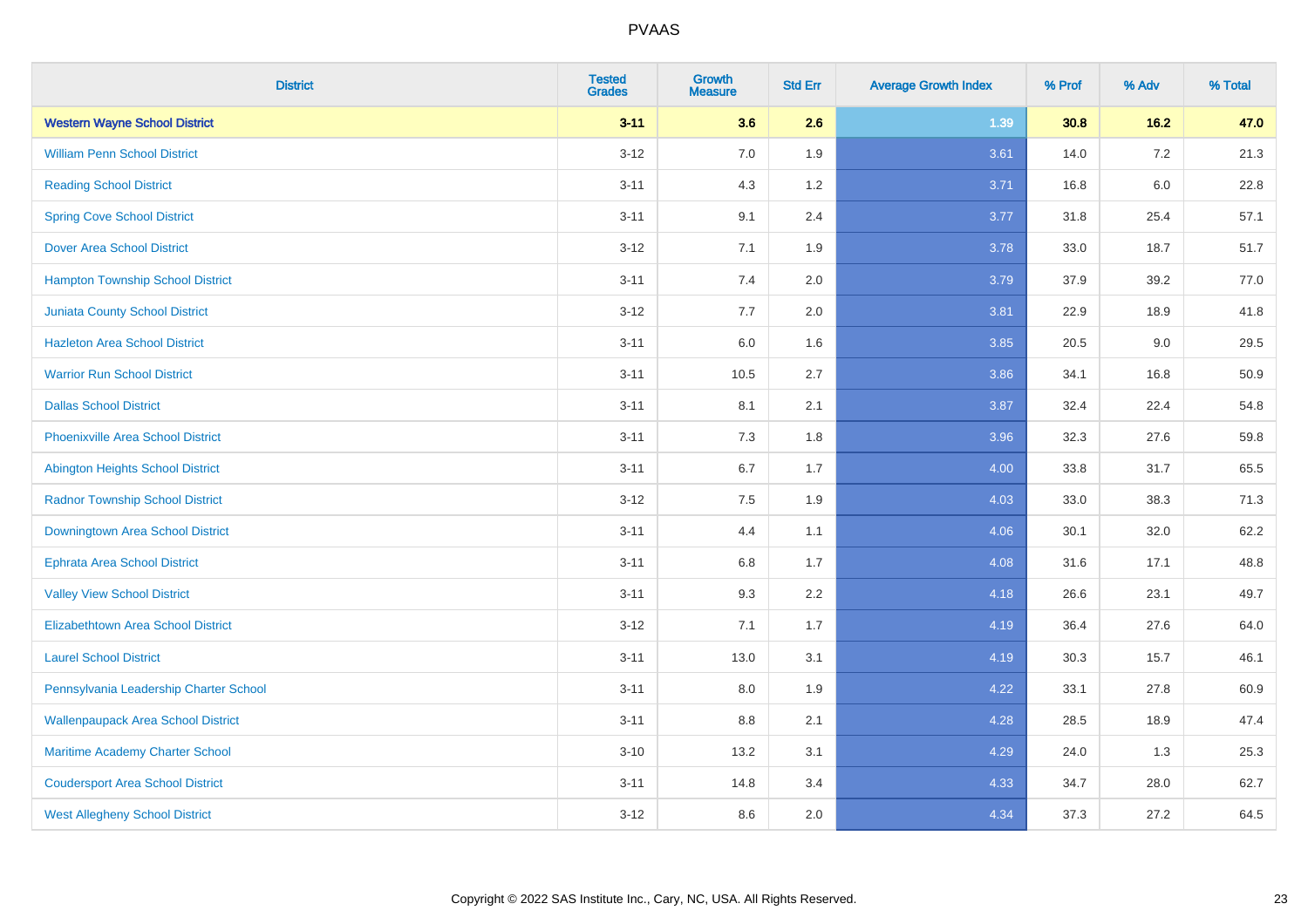| <b>District</b>                                | <b>Tested</b><br><b>Grades</b> | <b>Growth</b><br><b>Measure</b> | <b>Std Err</b> | <b>Average Growth Index</b> | % Prof | % Adv | % Total |
|------------------------------------------------|--------------------------------|---------------------------------|----------------|-----------------------------|--------|-------|---------|
| <b>Western Wayne School District</b>           | $3 - 11$                       | 3.6                             | 2.6            | 1.39                        | 30.8   | 16.2  | 47.0    |
| <b>Lower Moreland Township School District</b> | $3 - 11$                       | 8.7                             | 2.0            | 4.35                        | 38.2   | 33.2  | 71.4    |
| <b>Pennsbury School District</b>               | $3 - 11$                       | 5.6                             | 1.3            | 4.38                        | 37.7   | 27.7  | 65.4    |
| <b>Montrose Area School District</b>           | $3 - 10$                       | 12.3                            | 2.8            | 4.41                        | 37.8   | 28.9  | 66.7    |
| <b>Conewago Valley School District</b>         | $3 - 12$                       | 7.6                             | 1.7            | 4.46                        | 41.3   | 19.4  | 60.6    |
| Northern York County School District           | $3 - 11$                       | 8.4                             | 1.8            | 4.63                        | 24.3   | 23.1  | 47.4    |
| <b>Stroudsburg Area School District</b>        | $3 - 11$                       | 7.5                             | 1.6            | 4.70                        | 30.4   | 18.3  | 48.7    |
| <b>West Perry School District</b>              | $3 - 11$                       | 11.0                            | 2.3            | 4.76                        | 26.9   | 20.5  | 47.4    |
| <b>Lakeland School District</b>                | $3 - 11$                       | 13.3                            | 2.8            | 4.80                        | 22.2   | 21.2  | 43.4    |
| <b>Penn Manor School District</b>              | $3 - 11$                       | 7.1                             | 1.5            | 4.82                        | 26.7   | 20.5  | 47.2    |
| <b>Iroquois School District</b>                | $3 - 11$                       | 13.6                            | 2.8            | 4.83                        | 33.3   | 16.0  | 49.4    |
| <b>Lehighton Area School District</b>          | $3 - 11$                       | 11.4                            | 2.4            | 4.84                        | 30.5   | 24.9  | 55.3    |
| <b>Belle Vernon Area School District</b>       | $3 - 11$                       | 11.1                            | 2.3            | 4.88                        | 31.6   | 25.4  | 57.1    |
| <b>Quaker Valley School District</b>           | $3 - 11$                       | 12.2                            | 2.5            | 4.90                        | 39.5   | 26.4  | 65.9    |
| <b>Easton Area School District</b>             | $3 - 12$                       | 6.3                             | 1.3            | 4.91                        | 24.1   | 13.0  | 37.1    |
| <b>Berlin Brothersvalley School District</b>   | $3 - 11$                       | 19.6                            | 4.0            | 4.93                        | 28.3   | 41.3  | 69.6    |
| <b>Pennridge School District</b>               | $3 - 10$                       | 7.4                             | 1.5            | 5.10                        | 32.0   | 27.6  | 59.6    |
| Pen Argyl Area School District                 | $3 - 12$                       | 12.8                            | 2.5            | 5.10                        | 28.5   | 23.8  | 52.3    |
| <b>Fleetwood Area School District</b>          | $3 - 10$                       | 10.4                            | 2.0            | 5.19                        | 31.7   | 25.8  | 57.5    |
| <b>West Branch Area School District</b>        | $3 - 11$                       | 17.0                            | 3.3            | 5.20                        | 47.1   | 19.1  | 66.2    |
| <b>Cornwall-Lebanon School District</b>        | $3 - 11$                       | 8.2                             | 1.6            | 5.24                        | 28.0   | 20.5  | 48.6    |
| <b>Avon Grove School District</b>              | $3 - 10$                       | 7.6                             | 1.4            | 5.29                        | 33.7   | 33.2  | 67.0    |
| Penns Valley Area School District              | $3 - 12$                       | 14.1                            | 2.6            | 5.33                        | 29.6   | 23.3  | 52.9    |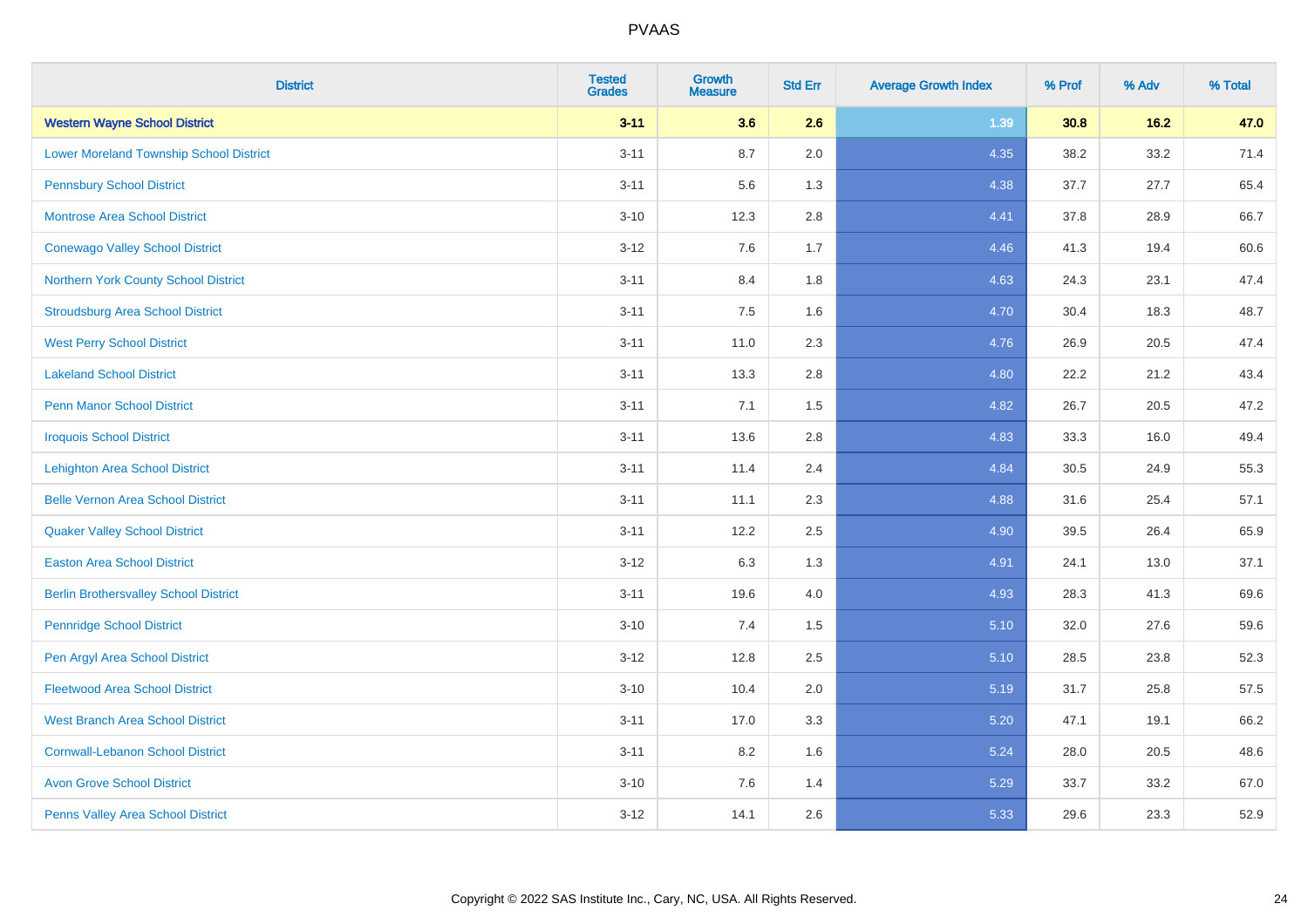| <b>District</b>                           | <b>Tested</b><br><b>Grades</b> | <b>Growth</b><br><b>Measure</b> | <b>Std Err</b> | <b>Average Growth Index</b> | % Prof | % Adv  | % Total |
|-------------------------------------------|--------------------------------|---------------------------------|----------------|-----------------------------|--------|--------|---------|
| <b>Western Wayne School District</b>      | $3 - 11$                       | 3.6                             | 2.6            | 1.39                        | 30.8   | $16.2$ | 47.0    |
| Lake-Lehman School District               | $3 - 11$                       | 14.9                            | 2.8            | 5.34                        | 25.8   | 22.5   | 48.3    |
| <b>Pine-Richland School District</b>      | $3 - 11$                       | 9.3                             | 1.7            | 5.56                        | 42.3   | 35.8   | 78.1    |
| <b>Hermitage School District</b>          | $3 - 12$                       | 14.0                            | 2.5            | 5.59                        | 34.0   | 27.0   | 61.0    |
| Lampeter-Strasburg School District        | $3-12$                         | 11.0                            | 1.9            | 5.69                        | 35.4   | 32.3   | 67.7    |
| <b>Pequea Valley School District</b>      | $3 - 11$                       | 18.0                            | 3.1            | 5.74                        | 29.2   | 37.5   | 66.7    |
| <b>Harbor Creek School District</b>       | $3 - 11$                       | 13.4                            | 2.3            | 5.80                        | 34.5   | 40.7   | 75.2    |
| <b>Blue Mountain School District</b>      | $3 - 10$                       | 12.2                            | 2.1            | 5.81                        | 30.7   | 26.1   | 56.8    |
| <b>Punxsutawney Area School District</b>  | $3 - 11$                       | 15.8                            | 2.7            | 5.83                        | 18.6   | 29.0   | 47.6    |
| <b>Indiana Area School District</b>       | $3 - 11$                       | 12.0                            | 2.0            | 5.98                        | 30.0   | 30.4   | 60.3    |
| <b>Agora Cyber Charter School</b>         | $3 - 11$                       | 14.6                            | 2.4            | 6.03                        | 24.7   | 19.5   | 44.2    |
| <b>Franklin Regional School District</b>  | $3 - 11$                       | 11.3                            | 1.8            | 6.13                        | 30.0   | 35.0   | 65.0    |
| <b>Tuscarora School District</b>          | $3 - 11$                       | 13.4                            | 2.2            | 6.20                        | 37.1   | 26.3   | 63.4    |
| <b>Armstrong School District</b>          | $3 - 11$                       | 9.8                             | 1.6            | 6.22                        | 32.8   | 24.6   | 57.4    |
| <b>Cocalico School District</b>           | $3 - 11$                       | 12.3                            | 1.9            | 6.48                        | 28.2   | 32.3   | 60.5    |
| <b>Manheim Central School District</b>    | $3 - 11$                       | 12.8                            | 2.0            | 6.52                        | 27.8   | 35.4   | 63.2    |
| <b>Neshaminy School District</b>          | $3 - 11$                       | 8.6                             | 1.3            | 6.56                        | 31.3   | 23.9   | 55.2    |
| <b>Millcreek Township School District</b> | $3 - 11$                       | 9.1                             | 1.4            | 6.61                        | 34.5   | 30.1   | 64.6    |
| <b>Methacton School District</b>          | $3 - 11$                       | 11.0                            | 1.6            | 6.94                        | 36.0   | 33.6   | 69.6    |
| <b>Camp Hill School District</b>          | $3-12$                         | 20.7                            | 2.9            | 7.00                        | 32.3   | 41.4   | 73.7    |
| <b>Whitehall-Coplay School District</b>   | $3 - 11$                       | 11.8                            | 1.7            | 7.06                        | 32.3   | 21.7   | 54.0    |
| <b>Upper Merion Area School District</b>  | $3 - 11$                       | 14.0                            | 2.0            | 7.15                        | 34.4   | 32.6   | 67.0    |
| <b>Danville Area School District</b>      | $3 - 11$                       | 18.4                            | 2.6            | 7.19                        | 32.0   | 46.1   | 78.1    |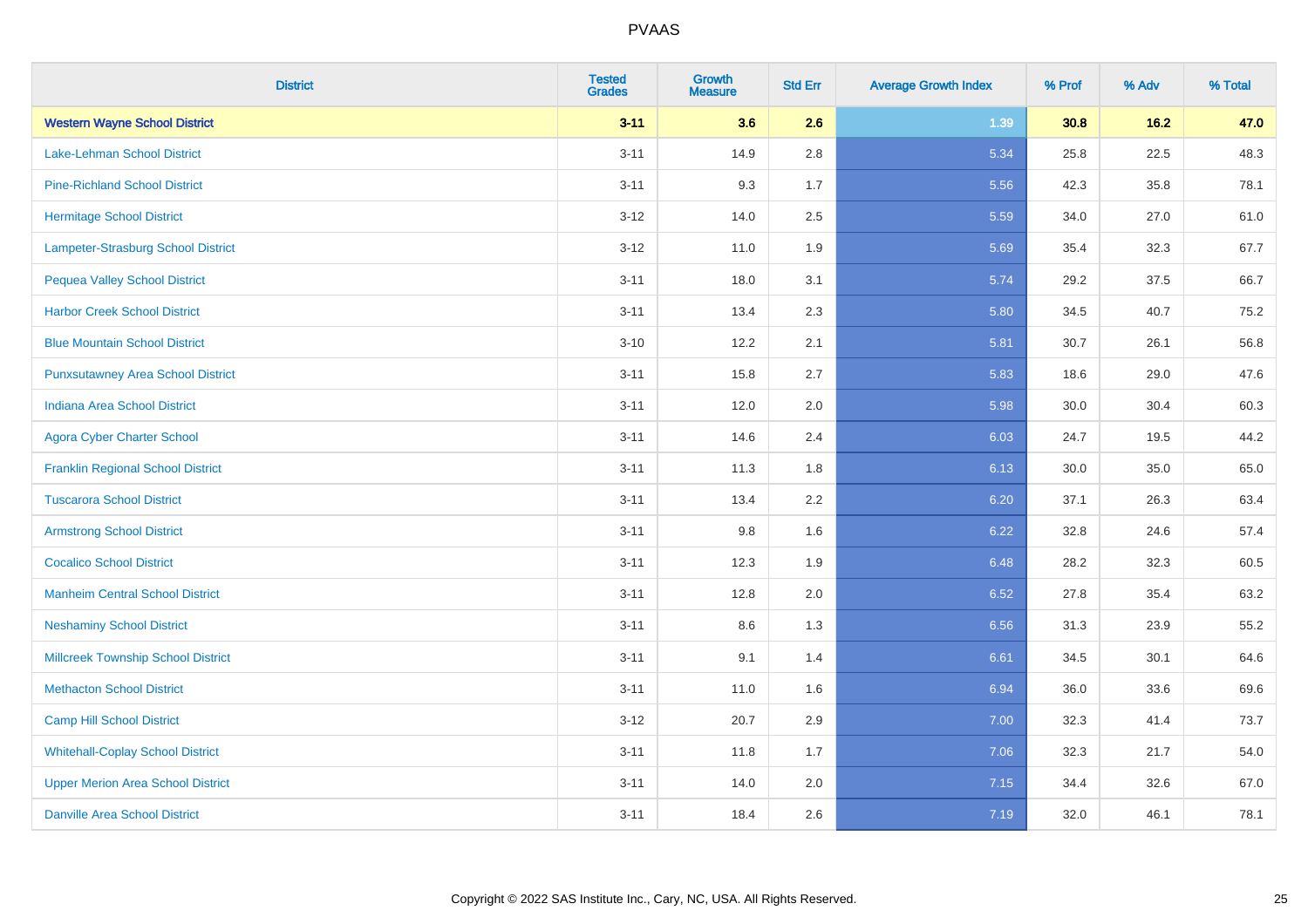| <b>District</b>                               | <b>Tested</b><br><b>Grades</b> | <b>Growth</b><br><b>Measure</b> | <b>Std Err</b> | <b>Average Growth Index</b> | % Prof | % Adv | % Total |
|-----------------------------------------------|--------------------------------|---------------------------------|----------------|-----------------------------|--------|-------|---------|
| <b>Western Wayne School District</b>          | $3 - 11$                       | 3.6                             | 2.6            | 1.39                        | 30.8   | 16.2  | 47.0    |
| <b>Mountain View School District</b>          | $3 - 11$                       | 24.2                            | 3.4            | 7.20                        | 45.8   | 37.3  | 83.0    |
| <b>Manheim Township School District</b>       | $3 - 12$                       | 10.9                            | 1.5            | 7.51                        | 30.9   | 31.0  | 61.9    |
| <b>East Penn School District</b>              | $3 - 11$                       | 8.9                             | 1.2            | 7.61                        | 32.8   | 26.4  | 59.2    |
| <b>Mifflin County School District</b>         | $3 - 11$                       | 12.3                            | 1.6            | 7.69                        | 35.1   | 15.1  | 50.3    |
| <b>Upper Saint Clair School District</b>      | $3 - 11$                       | 13.8                            | 1.8            | 7.86                        | 32.2   | 44.5  | 76.7    |
| <b>Peters Township School District</b>        | $3 - 11$                       | 14.1                            | 1.7            | 8.16                        | 35.2   | 41.6  | 76.8    |
| <b>Collegium Charter School</b>               | $3 - 10$                       | 21.2                            | 2.6            | 8.18                        | 25.4   | 16.4  | 41.8    |
| <b>Upper Darby School District</b>            | $3 - 12$                       | 11.2                            | 1.4            | 8.28                        | 23.8   | 11.8  | 35.6    |
| <b>Saucon Valley School District</b>          | $3 - 11$                       | 18.9                            | 2.2            | 8.48                        | 26.0   | 39.6  | 65.6    |
| <b>Southern York County School District</b>   | $3 - 11$                       | 15.5                            | 1.8            | 8.48                        | 37.6   | 29.2  | 66.8    |
| <b>Central York School District</b>           | $3 - 12$                       | 12.9                            | 1.5            | 8.64                        | 31.4   | 24.1  | 55.5    |
| <b>Marple Newtown School District</b>         | $3 - 11$                       | 20.6                            | 2.3            | 8.95                        | 31.1   | 42.7  | 73.8    |
| Palmyra Area School District                  | $3 - 11$                       | 16.2                            | 1.8            | 9.02                        | 38.8   | 34.0  | 72.8    |
| <b>Unionville-Chadds Ford School District</b> | $3 - 11$                       | 15.8                            | 1.7            | 9.12                        | 31.2   | 48.0  | 79.2    |
| <b>Wayne Highlands School District</b>        | $3 - 11$                       | 22.5                            | 2.5            | 9.16                        | 33.8   | 40.4  | 74.2    |
| Fox Chapel Area School District               | $3 - 11$                       | 17.6                            | 1.9            | 9.47                        | 22.9   | 52.0  | 74.9    |
| <b>Delaware Valley School District</b>        | $3 - 11$                       | 15.7                            | 1.6            | 9.62                        | 36.7   | 32.1  | 68.8    |
| <b>New Hope-Solebury School District</b>      | $3 - 11$                       | 28.8                            | 2.9            | 9.77                        | 31.6   | 50.0  | 81.6    |
| <b>Loyalsock Township School District</b>     | $3-12$                         | 26.7                            | 2.7            | 9.92                        | 36.8   | 35.1  | 71.9    |
| <b>Derry Township School District</b>         | $3 - 10$                       | 20.1                            | 2.0            | 10.20                       | 32.8   | 46.9  | 79.7    |
| <b>Hempfield School District</b>              | $3 - 11$                       | 13.4                            | 1.3            | 10.53                       | 29.9   | 36.8  | 66.7    |
| <b>Warwick School District</b>                | $3 - 11$                       | 21.7                            | 1.8            | 11.76                       | 27.7   | 36.3  | 64.0    |